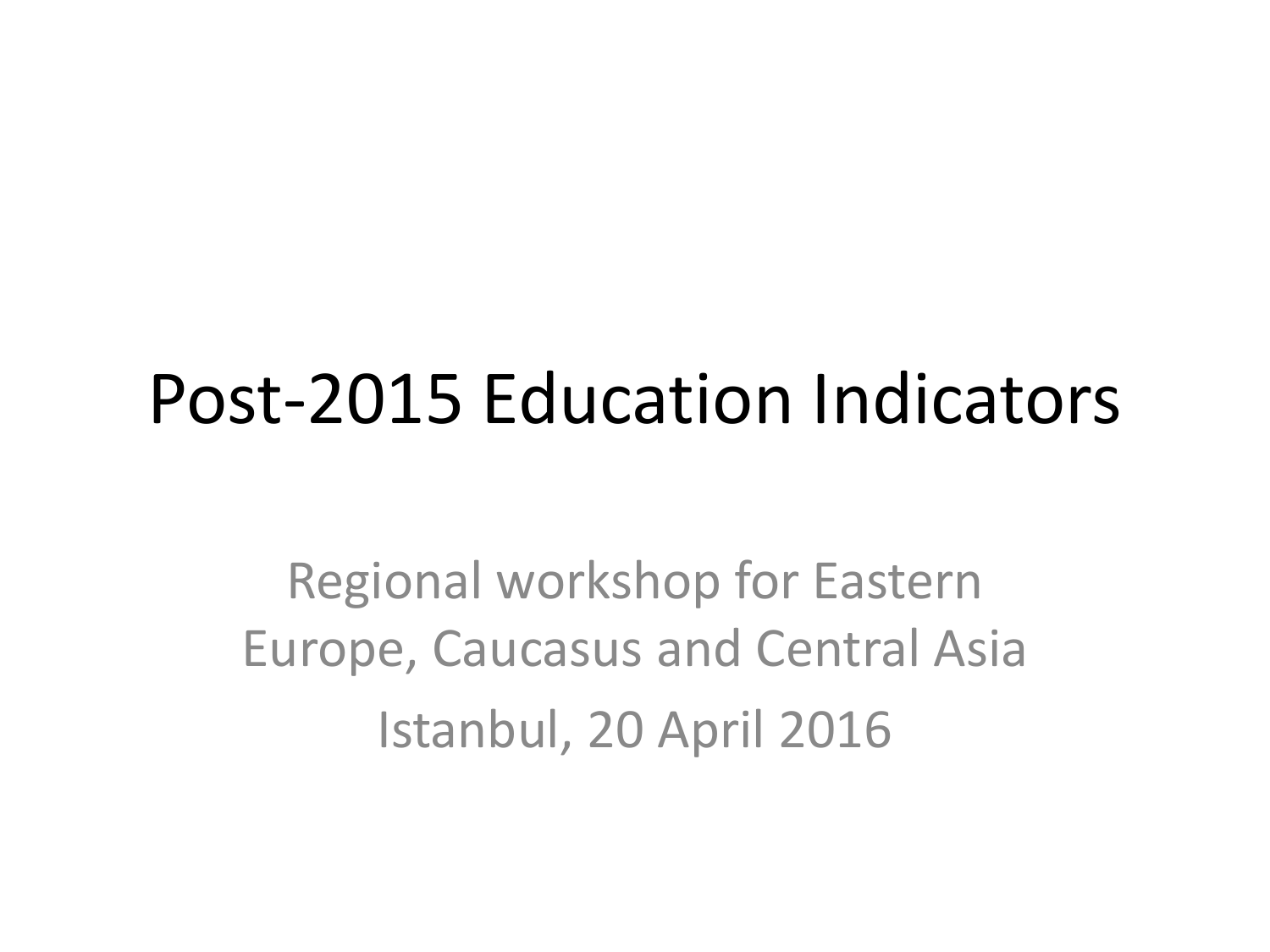## **Sustainable Development Goals**

- Launched at the end of the **UN Conference on Sustainable Development (Rio+20)** in June 2012
- Multi-track approaches (2013-2015):
	- UN Member States: **Open Working Group on Sustainable Development,** UN General Assembly.
	- UN Secretary General: High Level Panel of Eminent Persons, **Sustainable Development Solutions Network**, UN System Task Teams
	- UNESCO and its partners: **EFA Steering Committee**, World Education Forum
	- NGOs, civil society and other interest groups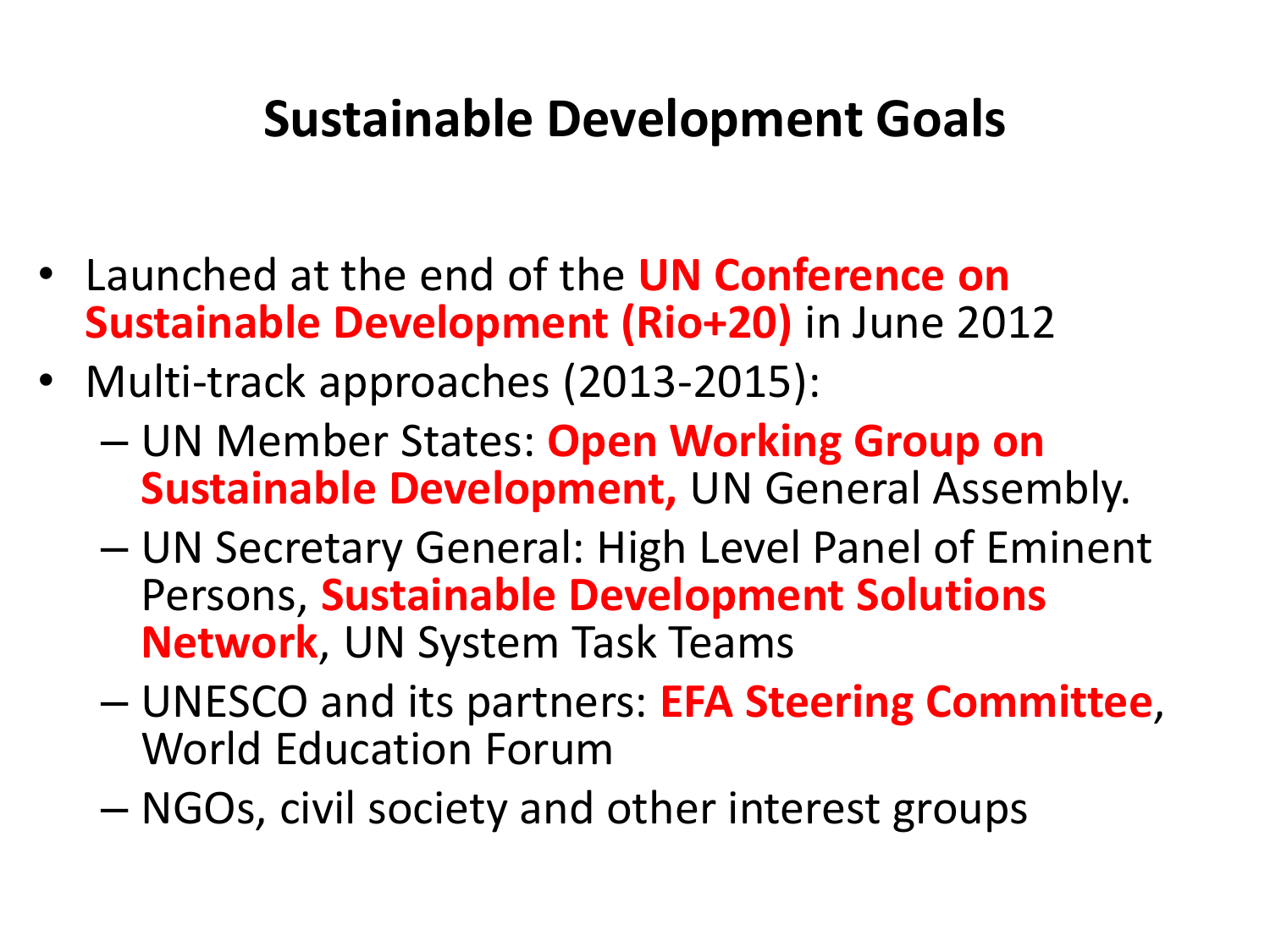## **Sustainable Development Goals**

## • **17 Goals, 169 targets**

- Covering the three pillars of sustainable development: **economic**, **environmental** and **social**
- Emphasis on **equity** and **equality** throughout **and**
	- Goal 5 on **Gender**, Goal 10 on **Reducing inequality**
- **Means of implementation** targets in all goals **and**
	- Goal 17 Means of implementation
- Goals and targets in **new areas/themes**
- **Adopted by Heads of State at UN Summit in New York** (25-27 September 2015 and by UNSD in March 2016)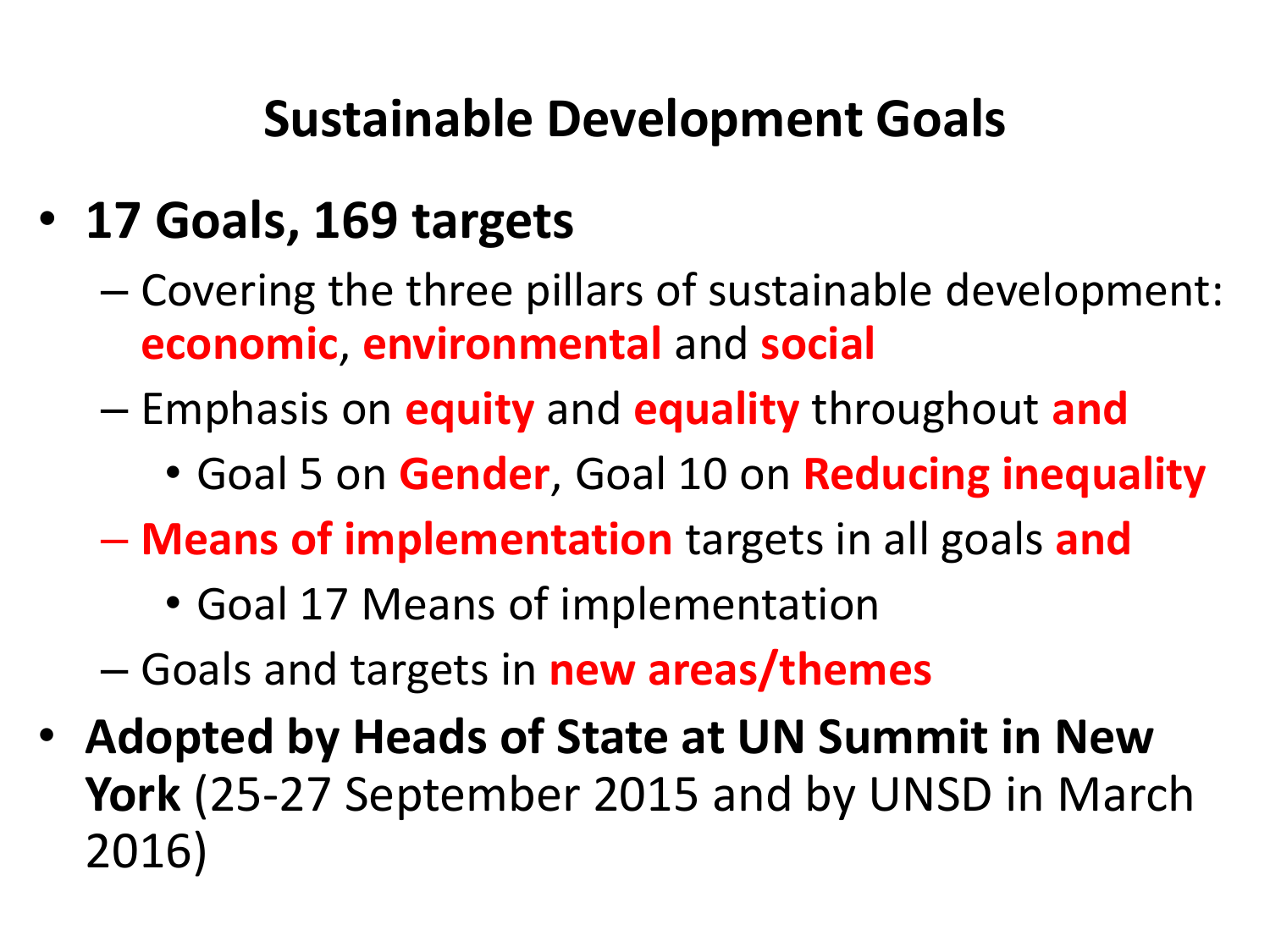## **Goal 4: Education**

- Ensure **inclusive** and **equitable quality** education and promote **lifelong learning** opportunities for all
	- 7 **outcome-based** targets (4.1-4.7)
	- 3 **means of implementation** targets (4.a-4.c)
- **Full range of lifelong learning:** early childhood, primary, secondary, TVET, tertiary, skills for work, literacy and numeracy (4.1-4.4, 4.6)
- One target on knowledge and skills for **sustainable development** (4.7)
- One target on **equity** (4.5)
- **Means of implementation:** school environment, scholarships and teachers (4.a-4.c)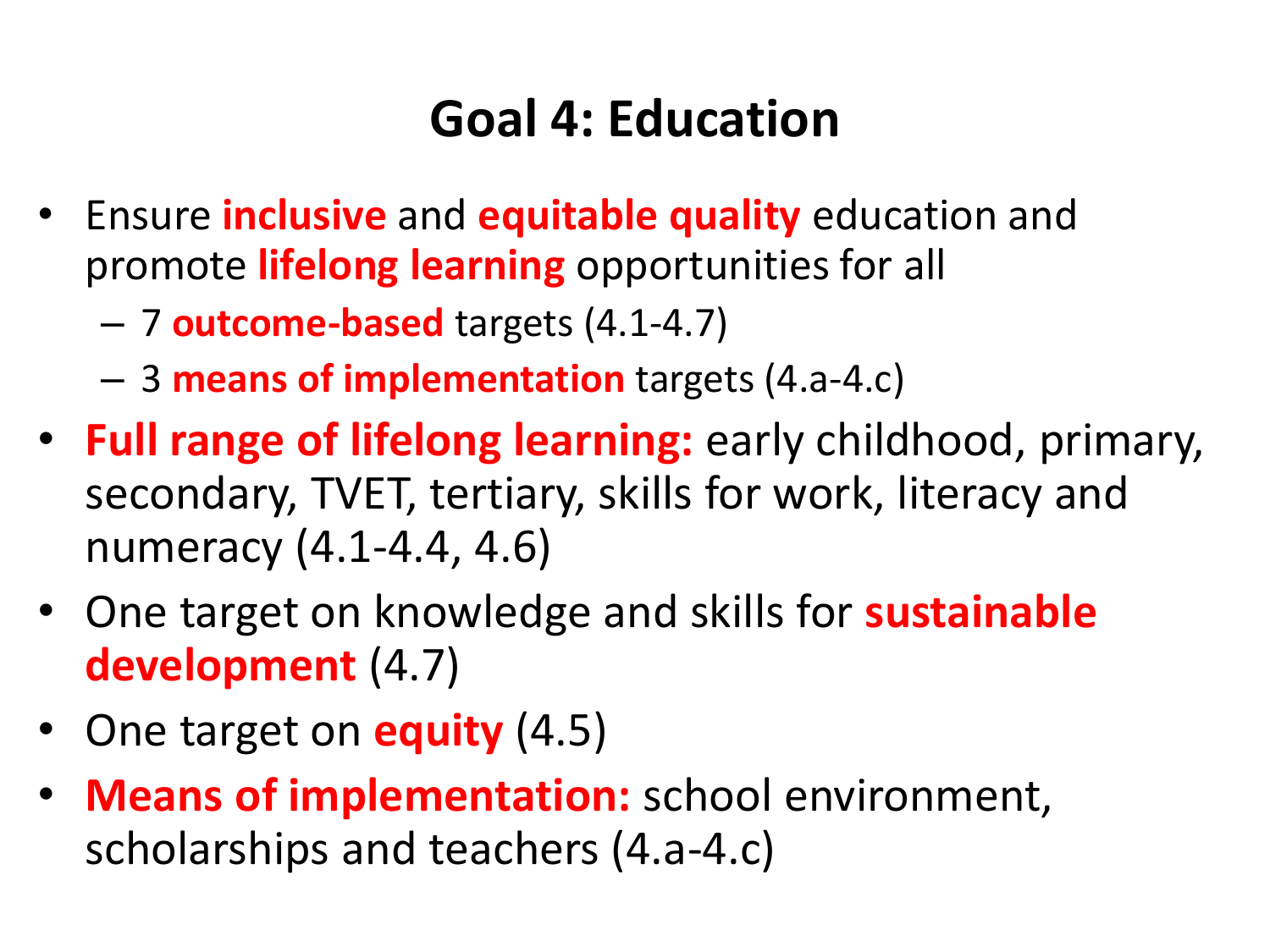## **Selection of Post-2015 SDG Indicators**

- **Country-led** drawing together inputs from many sources
	- UN Member States: **UN Statistical Commission, Inter-Agency and Expert Group on SDG Indicators**
	- Regional bodies: **AU, EU, OECD, UN Regional Commissions**
	- International bodies: **UN and other intergovernmental organizations**
	- Technical experts and academia: **Sustainable Development Solutions Network**
	- NGOs, civil society and others
	- Global education community: **Technical Advisory Group on Post-2015 Education Indicators**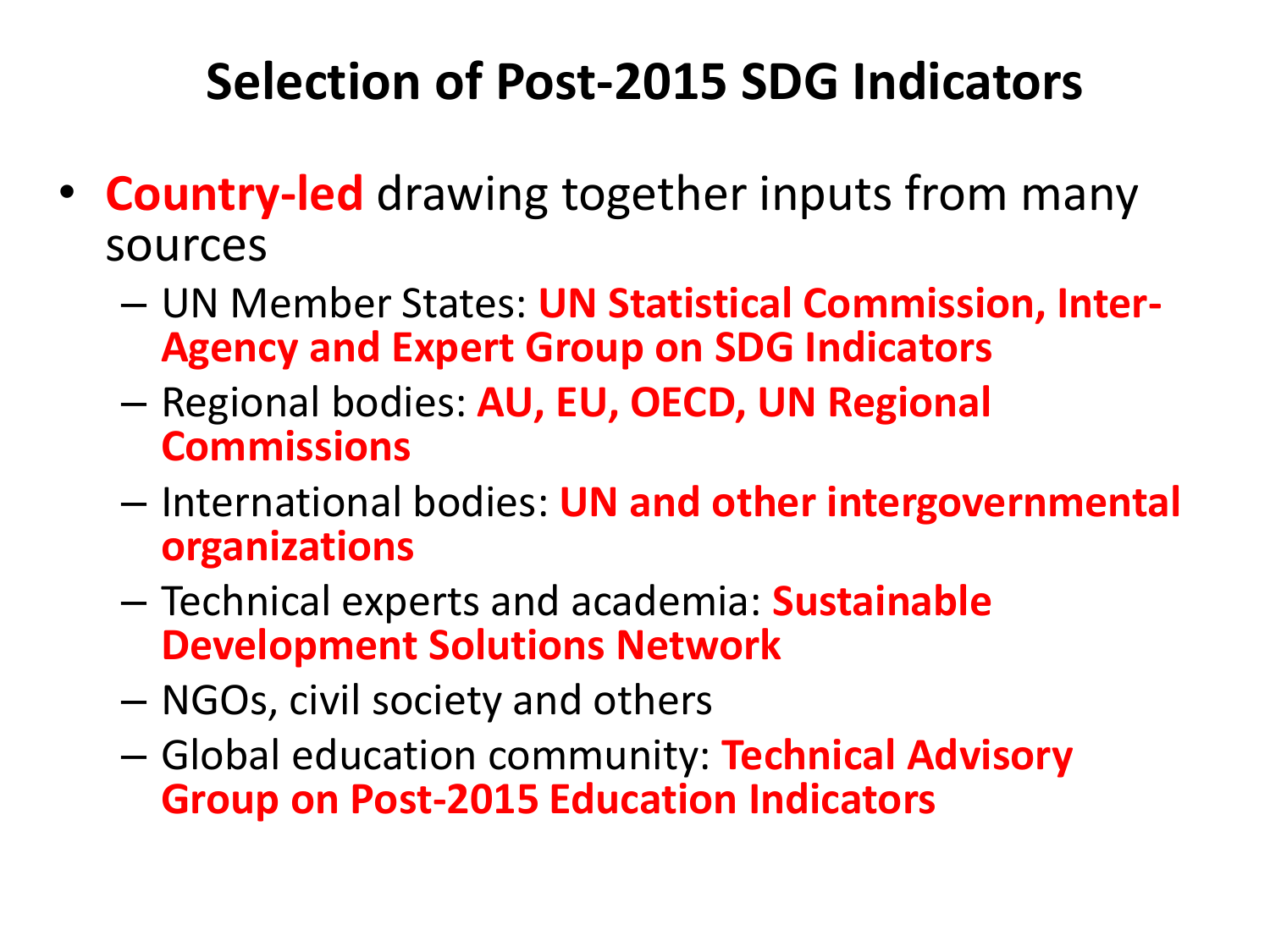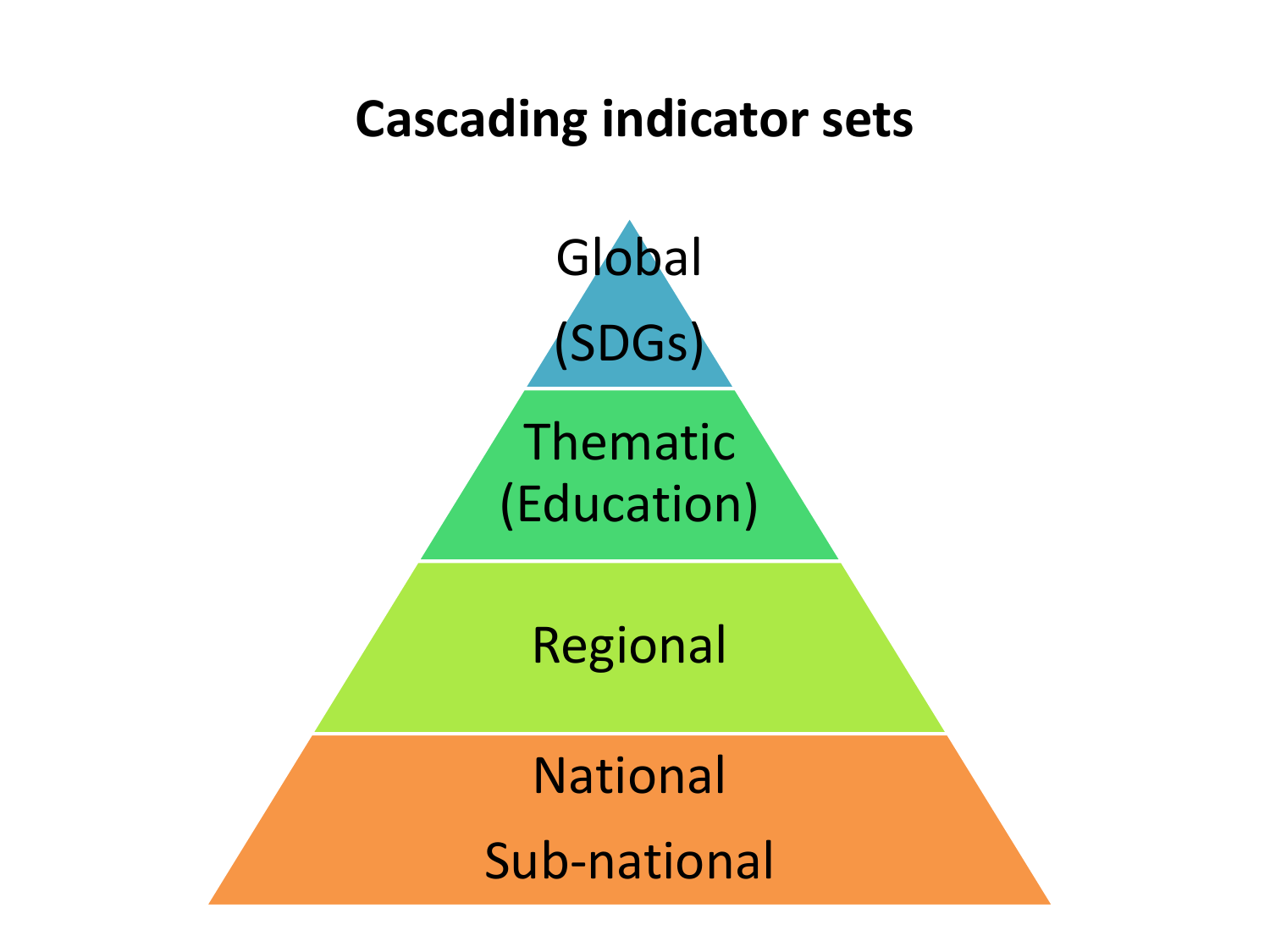## **Criteria for selecting global and thematic indicators**

### – Relevance

- Indicators should reflect the **key policy themes** in each target
- Alignment
	- The item to be measured should be **valid and meaningful** across all countries
- Feasibility
	- Data should be **collected regularly and available** for most countries
- Communicability
	- Indicators must be **easily understood**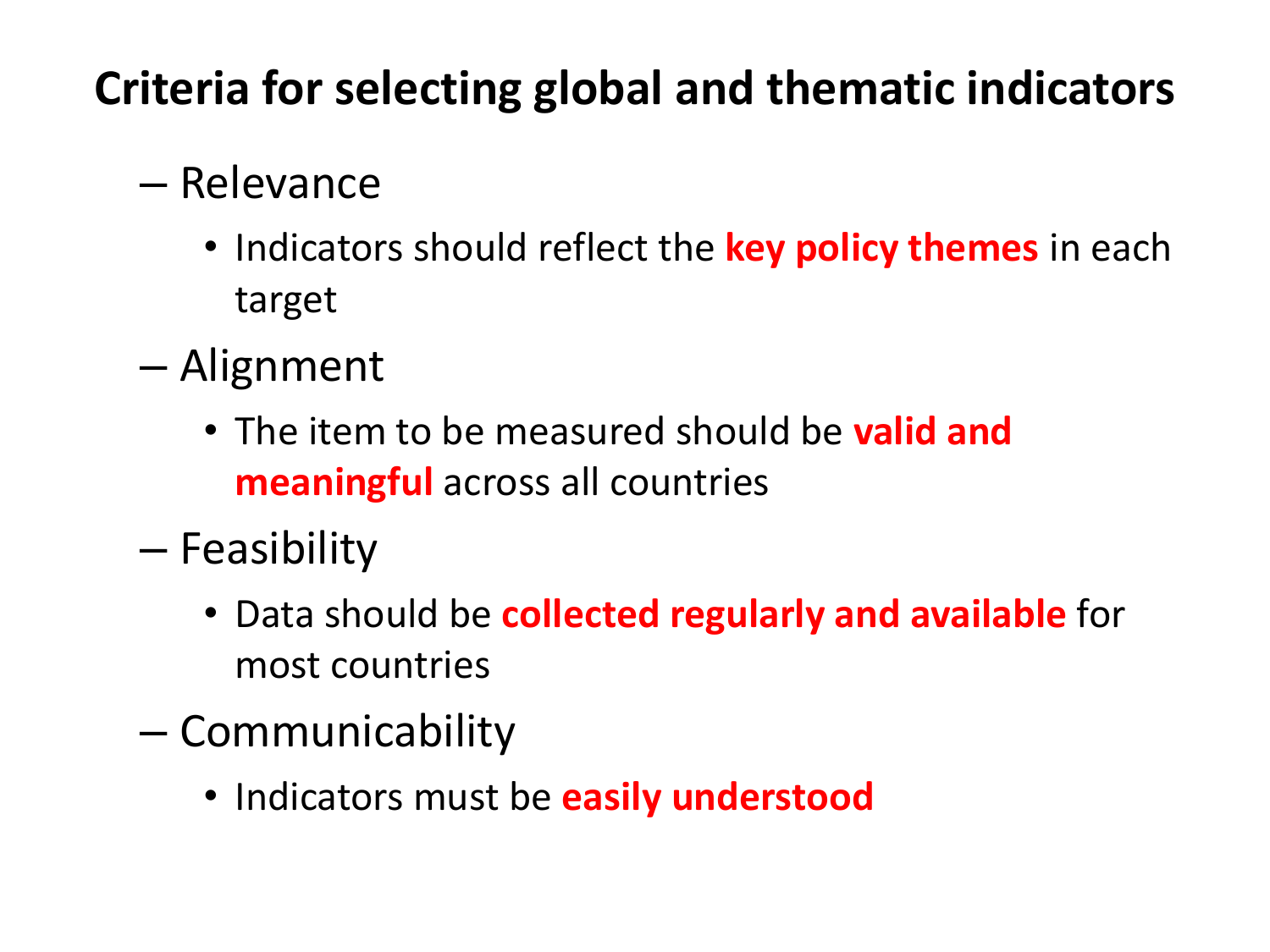## **Global indicators for education**

- 4.1.1 Reading and mathematics learning outcomes (Primary grade2/3, end of primary and end of lower secondary)
- 4.2 .1 % of under 5s who are developmentally 'on track'
- 4.2.2 Participation rate in organized learning (one year before the official primary entry age)
- 4.3.1 Participation rate of youth and adults in formal and nonformal education and training in the last 12 months
- 4.4.1 % of youth/adults with ICT skills by type of skills
- 4.5. 1Parity indices (for all indicators that can be disaggregated)
- 4.6.1 Proficiency of youth/adults in literacy and numeracy skills
- 4.7.1 % of 15-year olds proficient in environmental and geoscience
- 4.a.1 % of schools with access to basic services and facilities
- 4.b.1 ODA expenditure on scholarships
- 4.c .1 % of trained teachers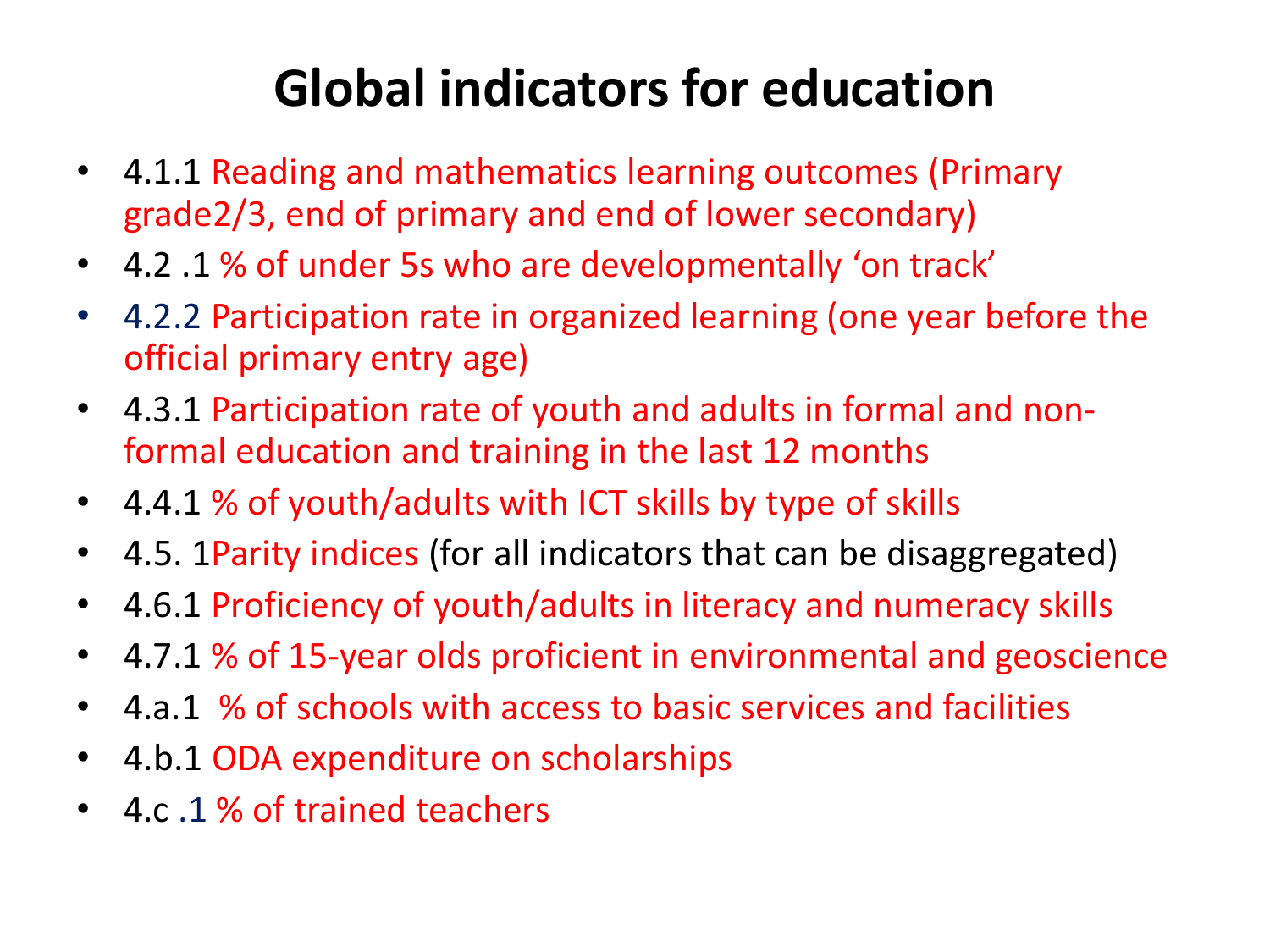## **Thematic indicators for education**

- 43 thematic indicators (including the proposed global indicators)
- Going beyond the measurement of **outcomes** to include indicators on the **provision** of education, **access**, **participation**, **completion** and on **education policies**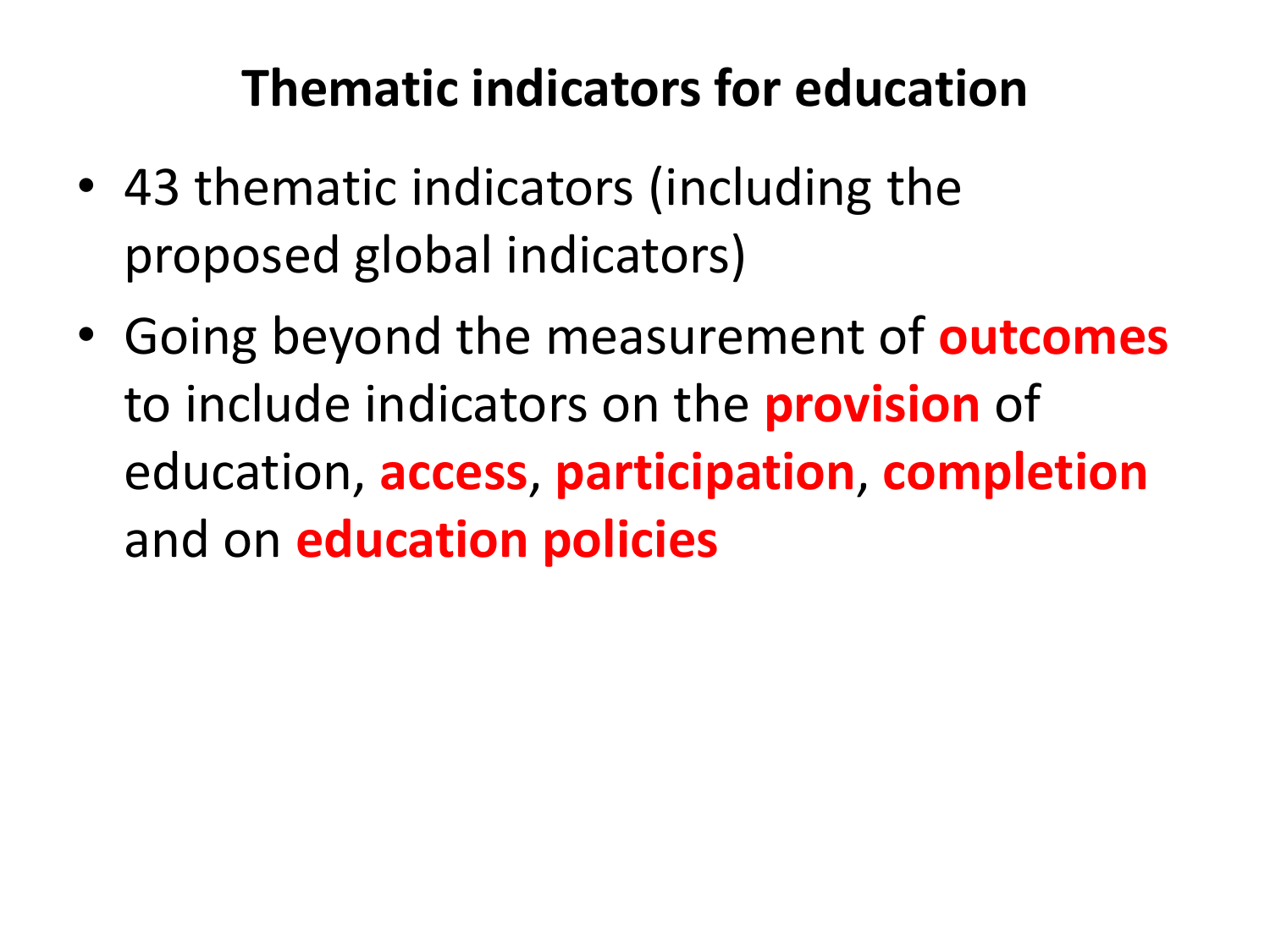## **Thematic indicators for education: 10 targets**

- Traget 4.1: Primary and scondary education
- Traget 4.2: Early childhood education
- Target 4.3:TVET/Higher Education/lifelong learning
- Target 4.4: ICT skills /educational attainment
- Target 4.5: Equity
- Traget 4.6: Adult literacy and skills
- Traget 4.7: Global citizenship/ Education for sustainable development
- Target 4.a: School facilities
- Traget 4.b: Scholarships
- Traget 4.c: Teachers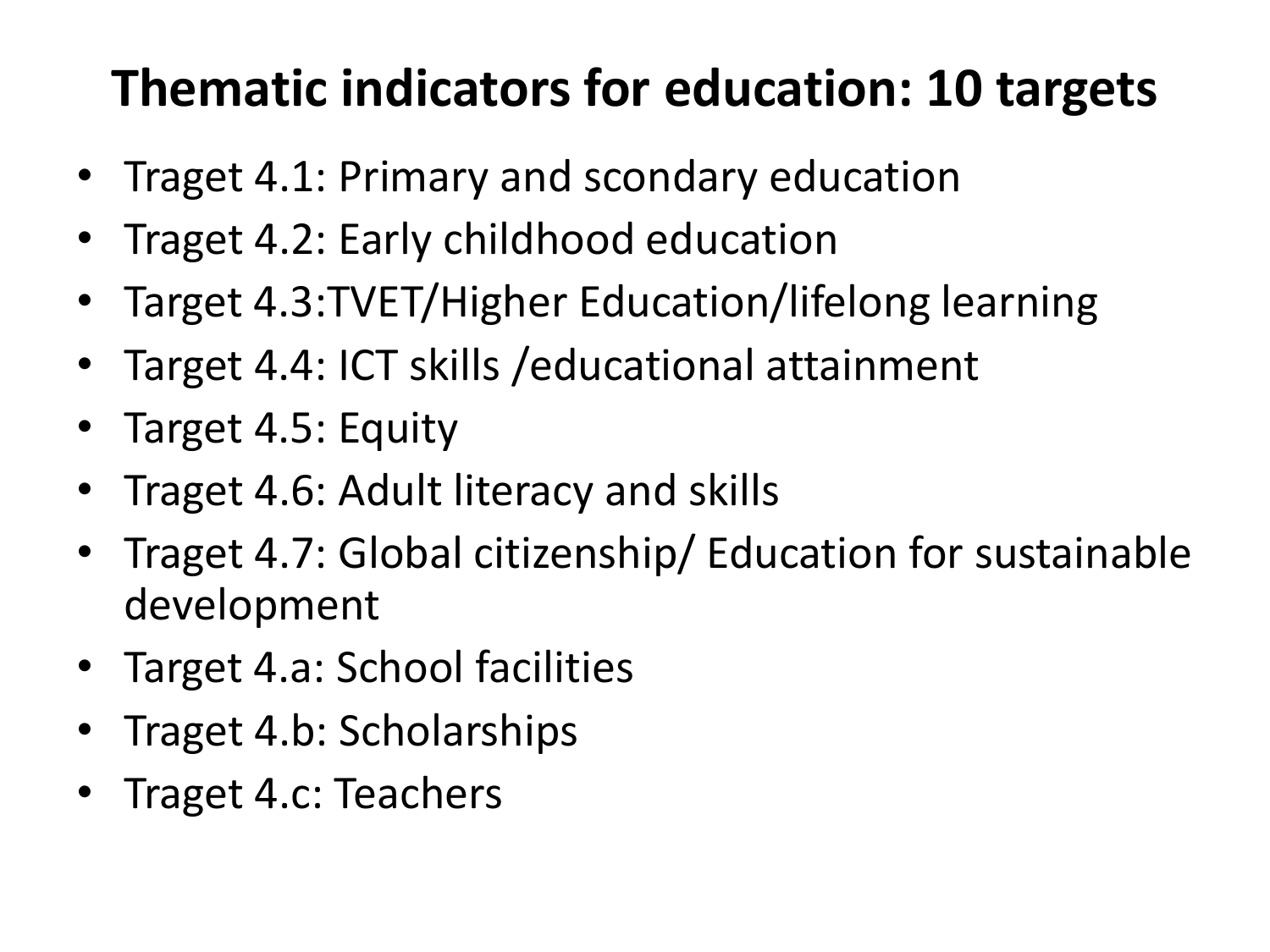### Proposed indicators Target 4.1 Primary and secondary education

- 1. Reading and mathematics learning outcomes
	- Source: learning assessments
- 2. Existence of recent national learning assessment surveys
	- Source: administrative information
- 3. Gross intake ratio to last grade of primary and lower secondary education
	- Source: administrative data
	- Available for **c150** country
- 4. Completion rates in primary, lower and upper secondary
	- Source: household surveys
	- Available for **c100** countries
- Direct measures of knowledge and proficiency at: (i) Grade 2/3, (ii) end of primary and (iii) lower secondary
- To monitor governments' commitment to measuring learning outcomes at: (i) Grade 2/3, (ii) end of primary and (iii) lower secondary
- Proxy measure of completion
- Readily available for most countries but a gross not net rate
- Direct measure of completion (based on attainment levels of young people)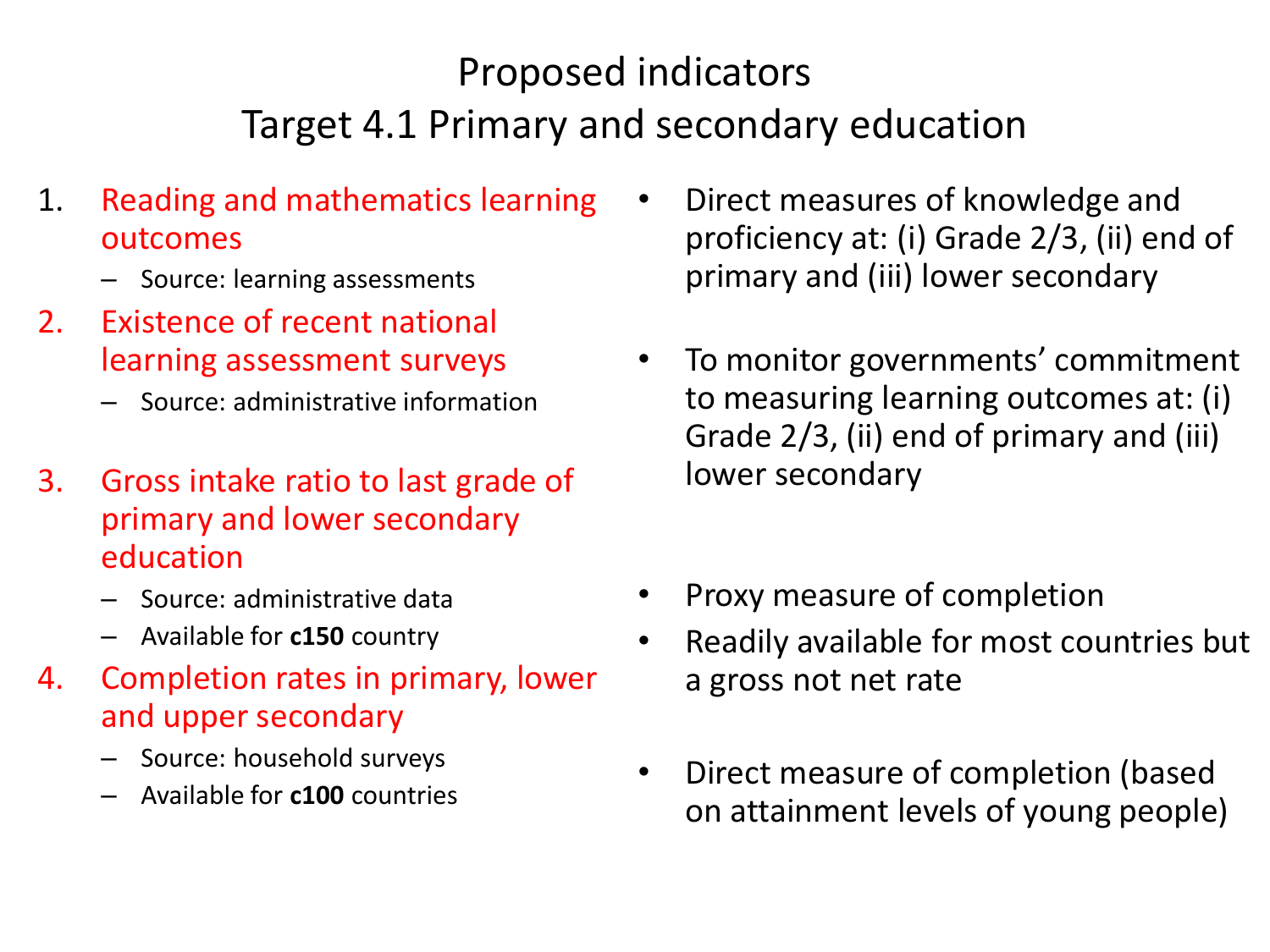### Proposed indicators Target 4.1 Primary and secondary education

#### 5. Out-of-school rates

- Sources: administrative and surveys
- Available for **c160** countries (from administrative sources)
- To focus attention on those being left behind
- Increasingly important as countries get close to the target of universal participation

#### 6. % of pupils over-age for grade

- Source: surveys
- Available for **c100** countries

- 7. Years of free and compulsory primary and secondary education
	- Source: national education laws and policies
	- Available for **nearly every country**
- To focus attention on children at risk of leaving school early
- Some further methodological work required to increase coverage
- To monitor governments' commitments to children and young people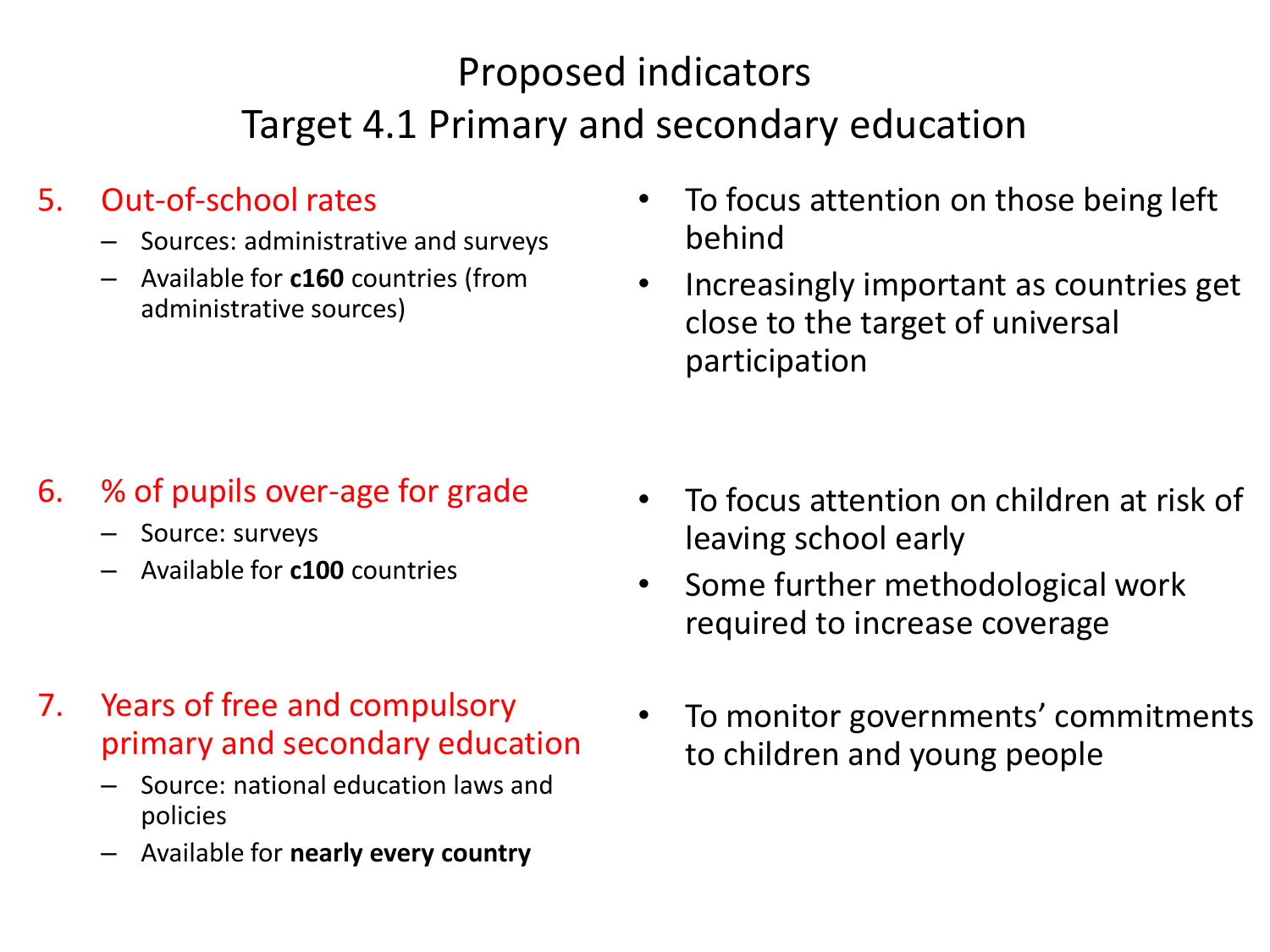### Proposed indicators Target 4.2 Early childhood education

- 8. % of under 5 years-old who are developmentally 'on track'
	- Source: household surveys
	- Available for **c30-40** countries

#### 9. % of under 5s experiencing positive and stimulating home learning environment

- Source: household surveys
- Available for **c30** countries
- 10. Participation rates in early childhood care and education in the year prior to entry into primary
	- Source: household surveys
	- Not yet available
- Direct measure of 'school readiness'
- Further methodological work required to agree on characteristics to be measured
- Early Childhood Development Index one possible measure (from UNICEF's Multiple Indicator Cluster Survey)
- Recognises parents have an important role in the early years development of their children
- To include participation beyond formal pre-primary education
- Further methodological work required to agree on types of learning to be covered
- Administrative sources capture formal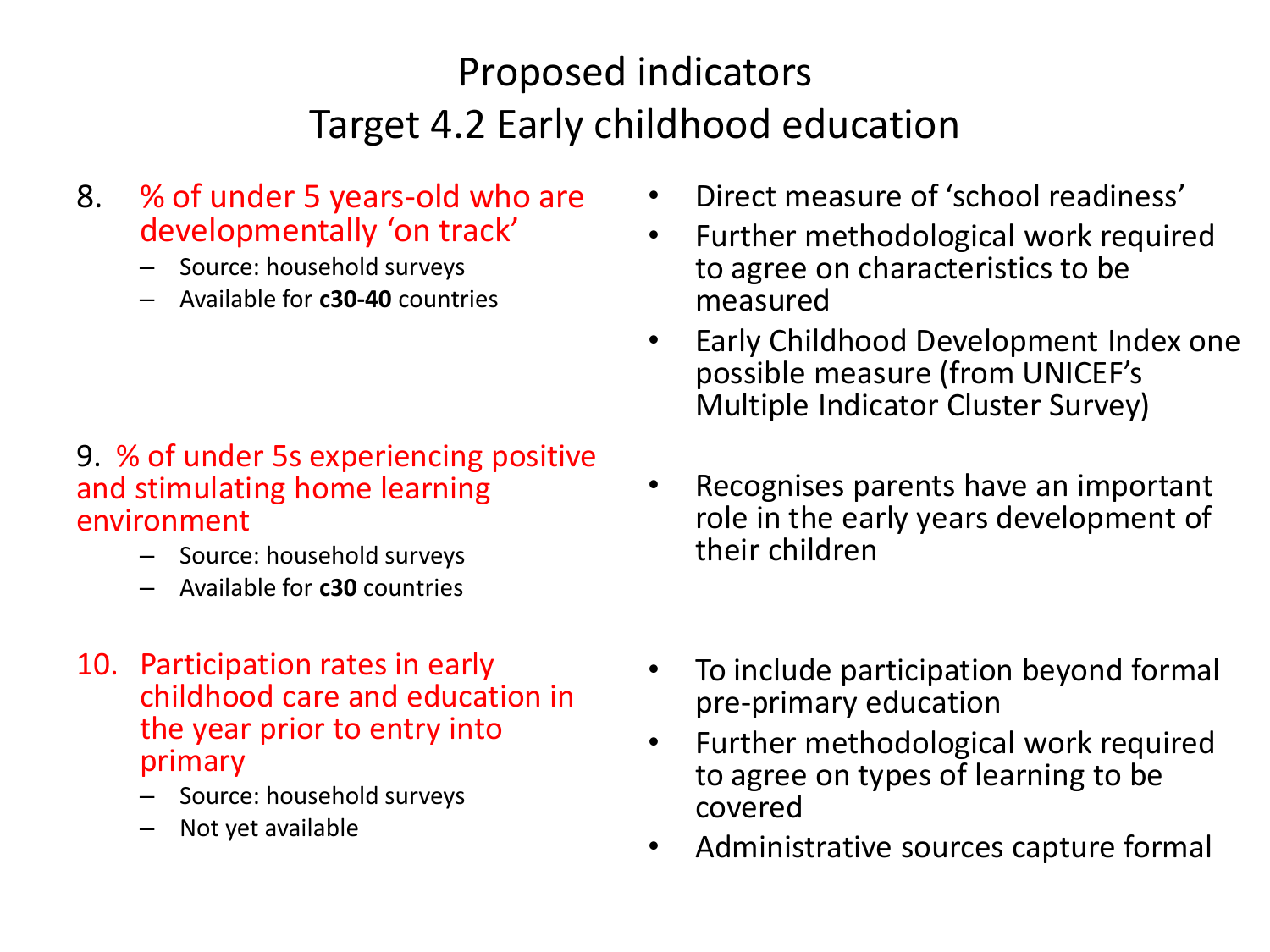### Proposed indicators Target 4.2 Early childhood education

- 11. Gross pre-primary enrolment ratio
	- Source: administrative data
	- Available for c165 countries

• Widely available broad measure of participation in formal pre-primary education

#### 12. Years of free and compulsory pre-primary education

- Source: national education laws and policies
- Available for nearly every country

• To monitor governments' commitments to children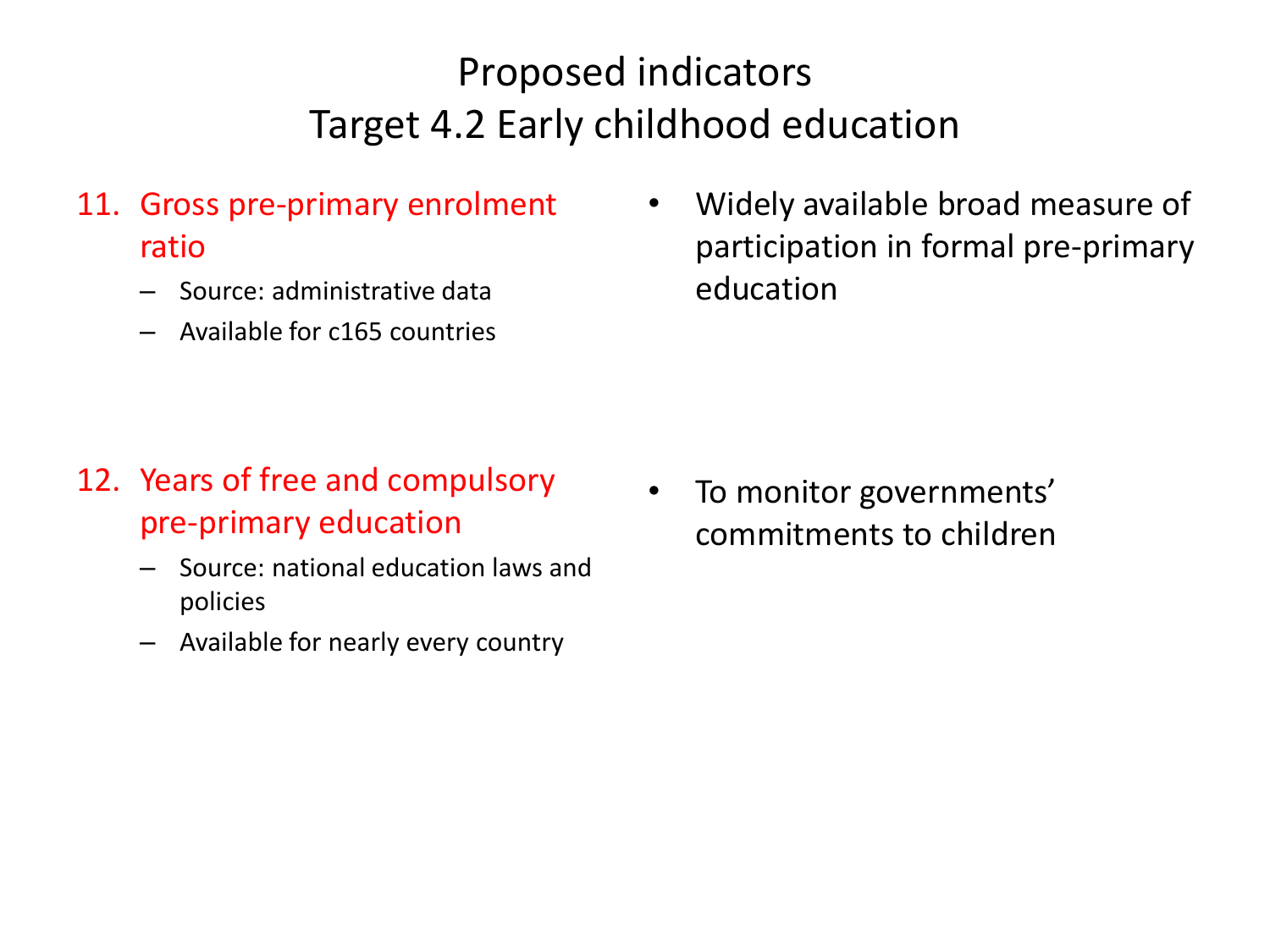### Proposed indicators Target 4.3 TVET and tertiary education

#### 13. Gross enrolment ratio in tertiary education

- Source: administrative data
- Available for c145 countries

#### 14. Participation rate in TVET (15-24 year olds)

- Source: surveys
- Not yet available

- 15. Percentage of people in a given agerange participating in education and training in the 12 months, by type of programme:
	- Source: surveys
	- Available for c30 countries (EU)

• Widely available broad measure of participation in formal tertiary education (including university)

- To include participation beyond formal school or university settings
- Further methodological work required to agree on types of education and training to be covered
- To include participation beyond formal education or training settings
- Further methodological work required to agree on types of education and training to be covered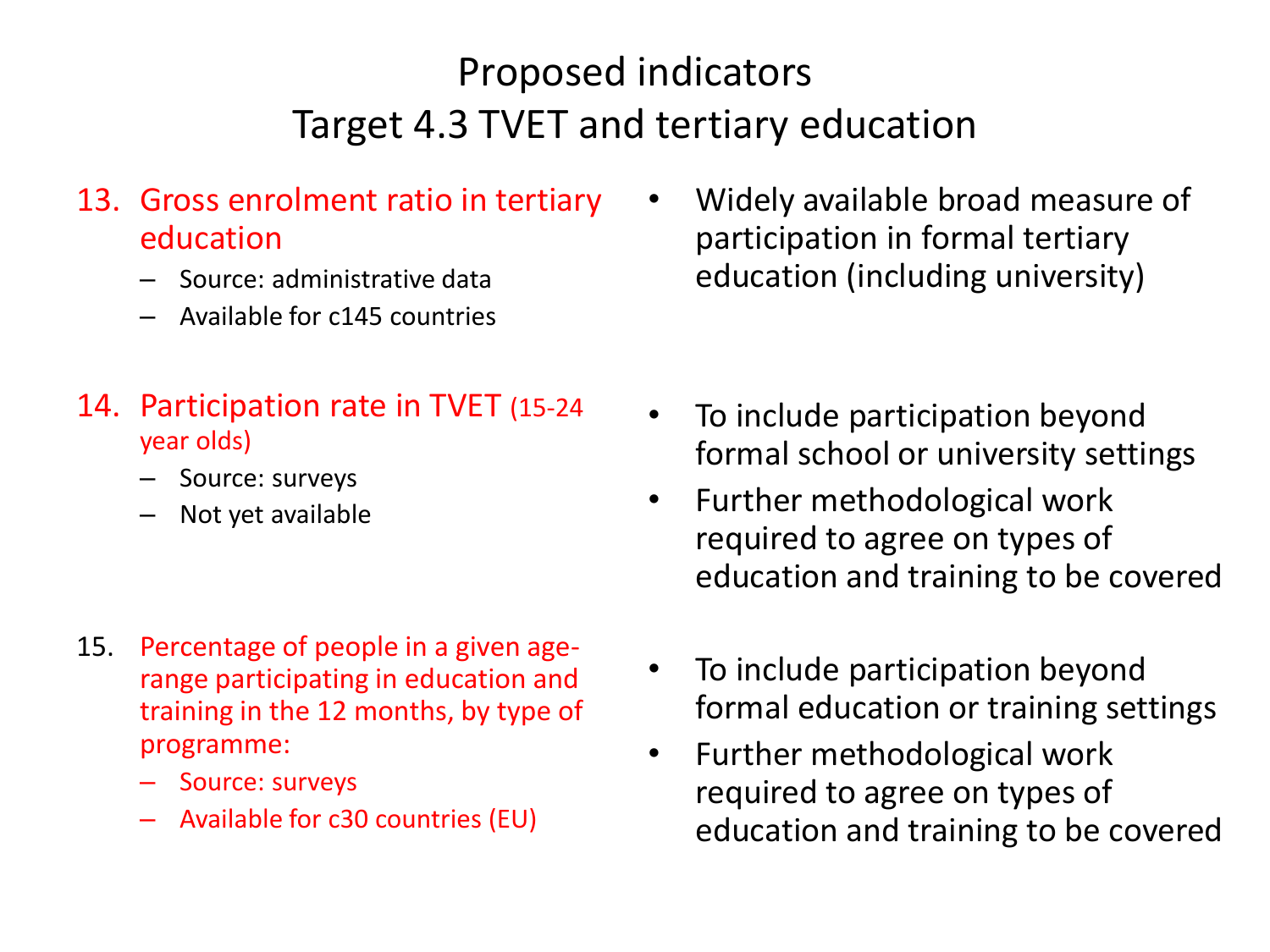### Proposed indicators Target 4.4 Skills for work

#### 16.1. % of youth/adults who have achieved at least a minimum of proficiency in digital literacy skills

- Source: household surveys
- Available for c35 countries (mostly OECD)

#### 16.2. % of individual with ICT skills by type of skill

– Source: ITU's survey and also possibly from OECD

17. Adult educational attainment rates by age-groups, economic activity status, levels of education and programme orientation

> – Source: ITU's survey and also possibly from OECD

- To measure existence of a critical skill required for employment and work
- Further methodological work required to agree on types of skills to be covered
- Further methodological work required to develop indicators measuring other work-relevant skills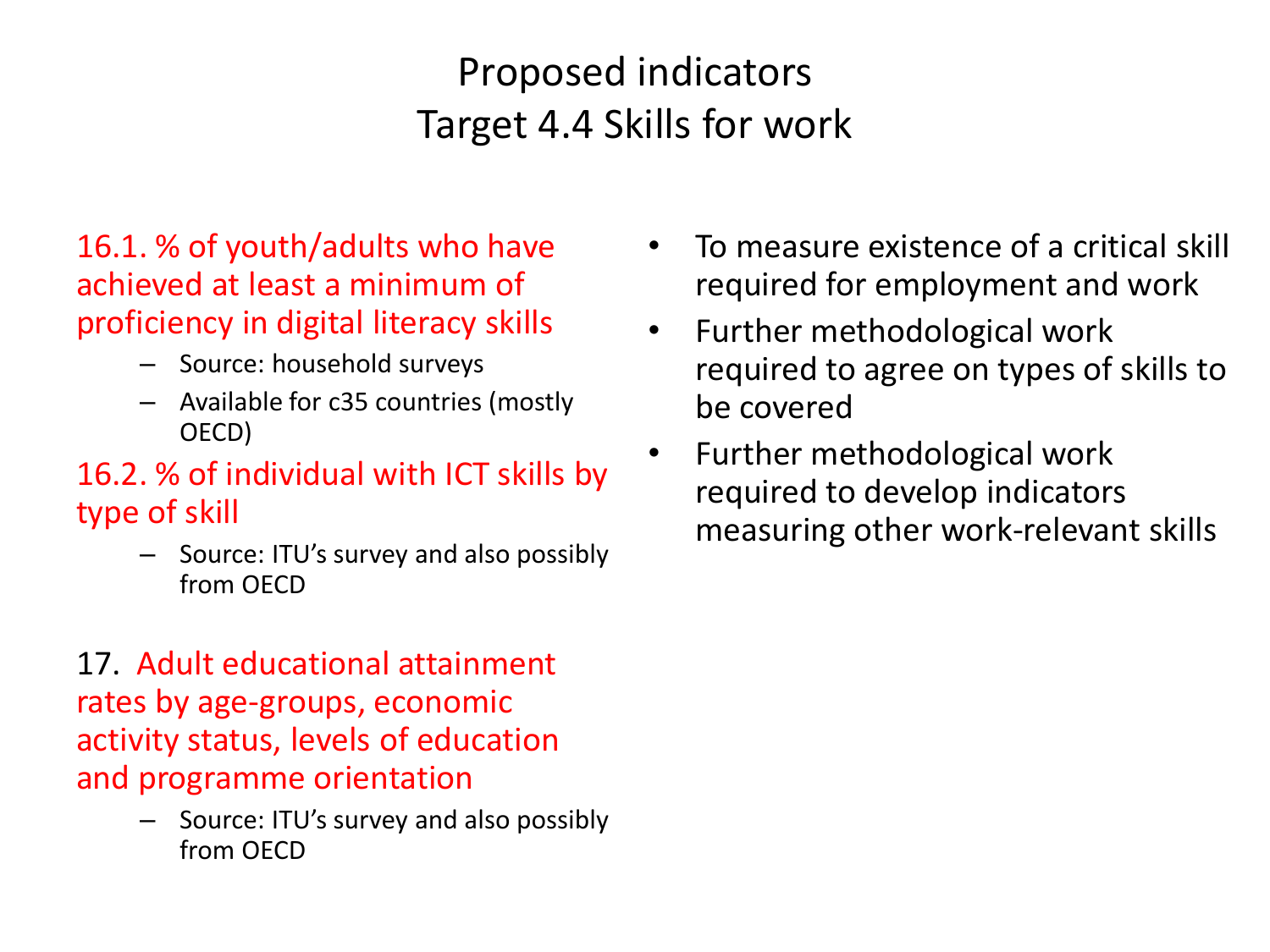Proposed indicators Target 4.5 : equity

#### … Equity across targets: Parity indices (female/male, rural/urban, bottom/top wealth quintile and others

- Source: household surveys and administrative data
- 18. Percentage of students in primary education whose first or home language is the language of instruction

19. Extent to which explicit formulabased policies reallocate education resources to disadvantaged populations

- Alternative indicators include: (i) odds ratio; (ii) concentration index; or (iii) least advantaged group (e.g. poorest rural girls) relative to the mean.
- Measures of home language and language of instruction will be required to develop a global measurement tool.
- A reporting process will be established to describe and assess country policies on expenditure allocation.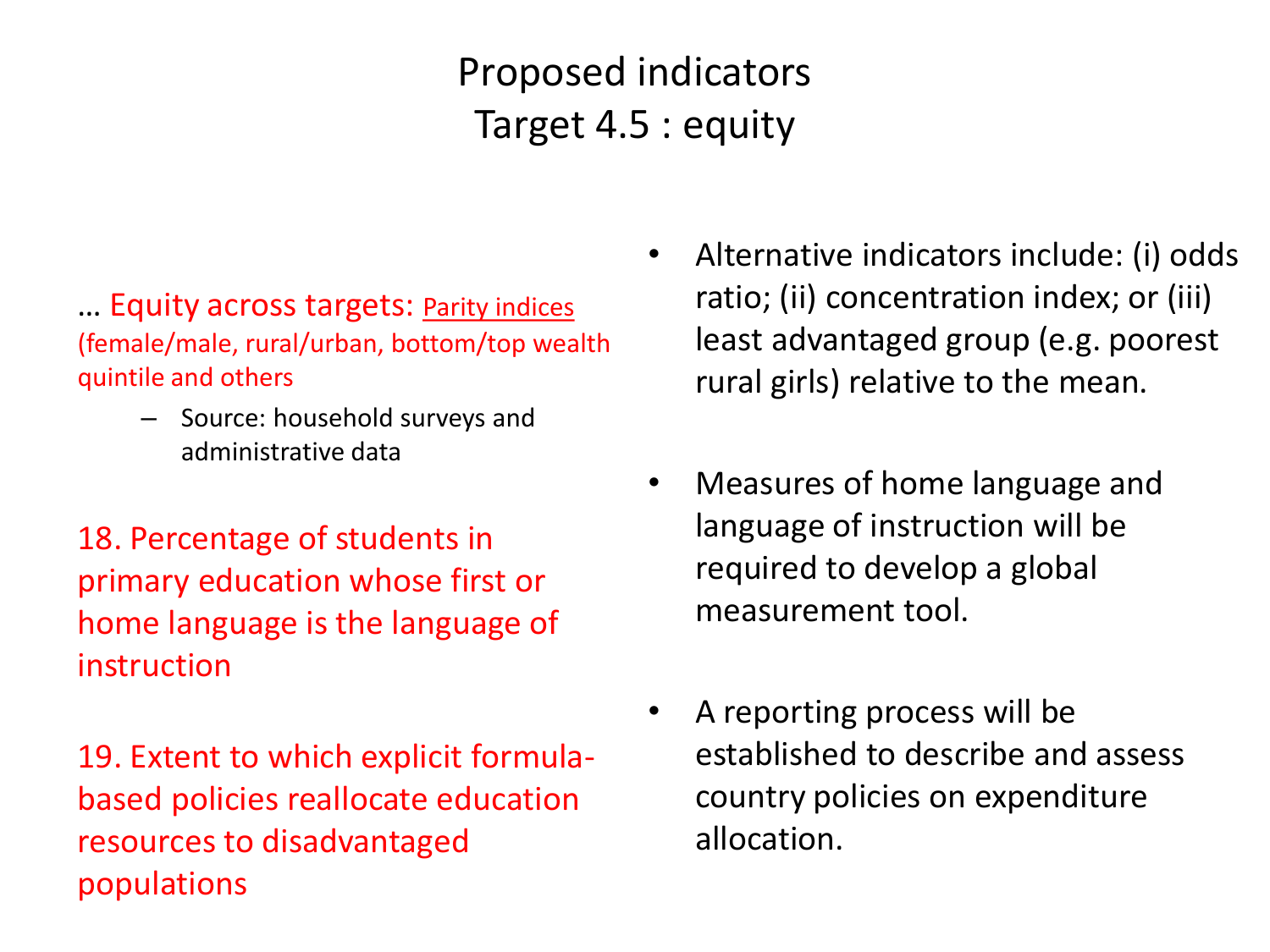Proposed indicators Target 4.5: equity (*ctn'd*)

20. Education expenditure per student by level of education and source of funding

- Source: household surveys
- Administrative data
- 21. Percentage of total aid to education allocated to low-income countries
	- Administrative data

• The coverage of this indicator, especially for private education expenditure, needs to be expanded significantly.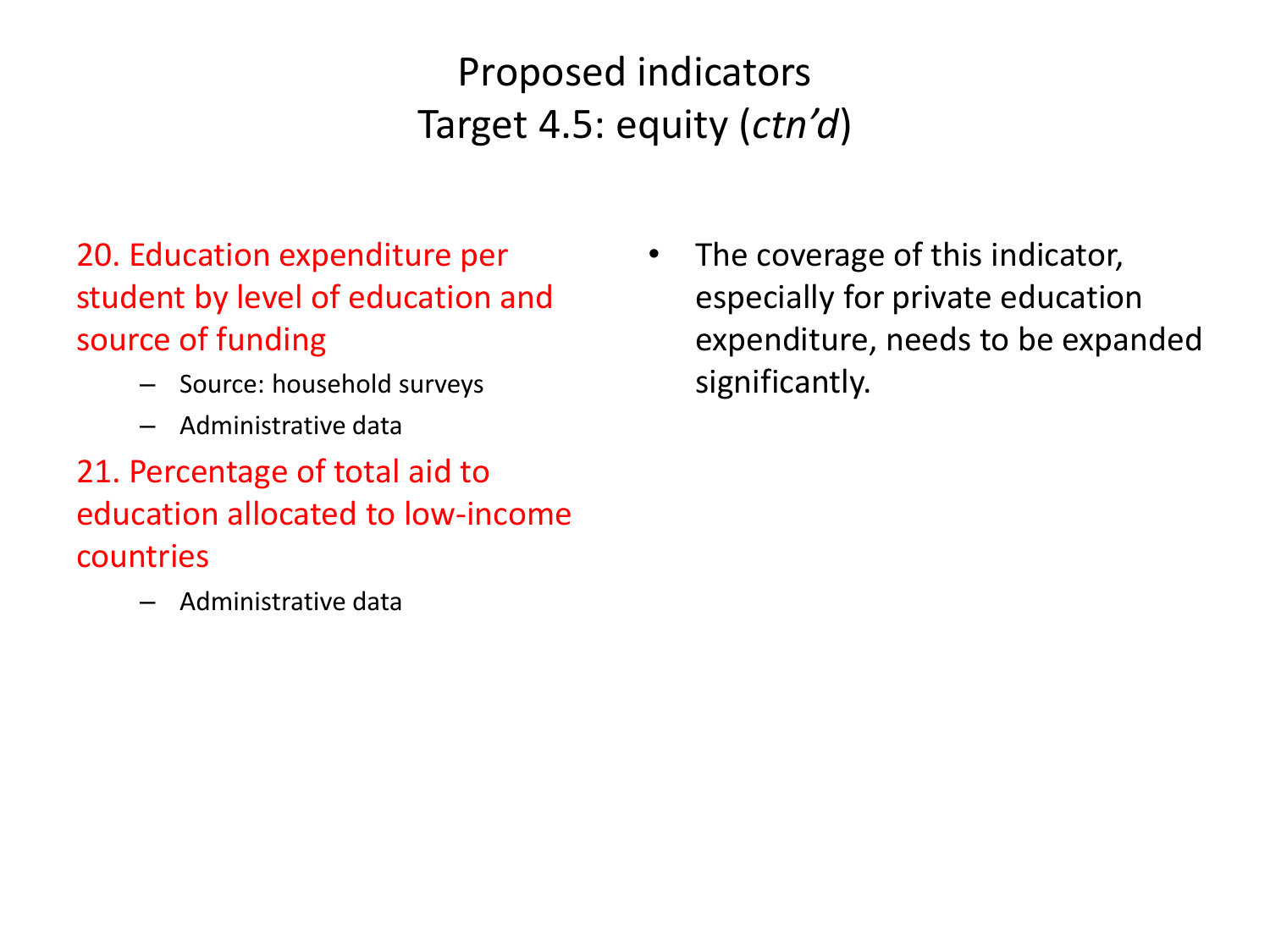### Proposed indicators Target 4.6: Adult literacy and skills

22. Percentage of the population by age group achieving at least a fixed level of proficiency in functional (a) literacy and (b) numeracy skills

#### 23. Youth/adult literacy rate

24. Adult educational attainment rates by age-groups and levels of education

- A number of middle-income and highincome countries have assessed literacy and numeracy skills of adults based on the STEP and PIAAC surveys respectively. A cost-effective tool needs to be inserted in household surveys for use by other countries.
- The target ages are 15-24 years for youth and 15+ years for adults, but other age groups are also possible
- Tools should be developed in conjunction with indicator 15.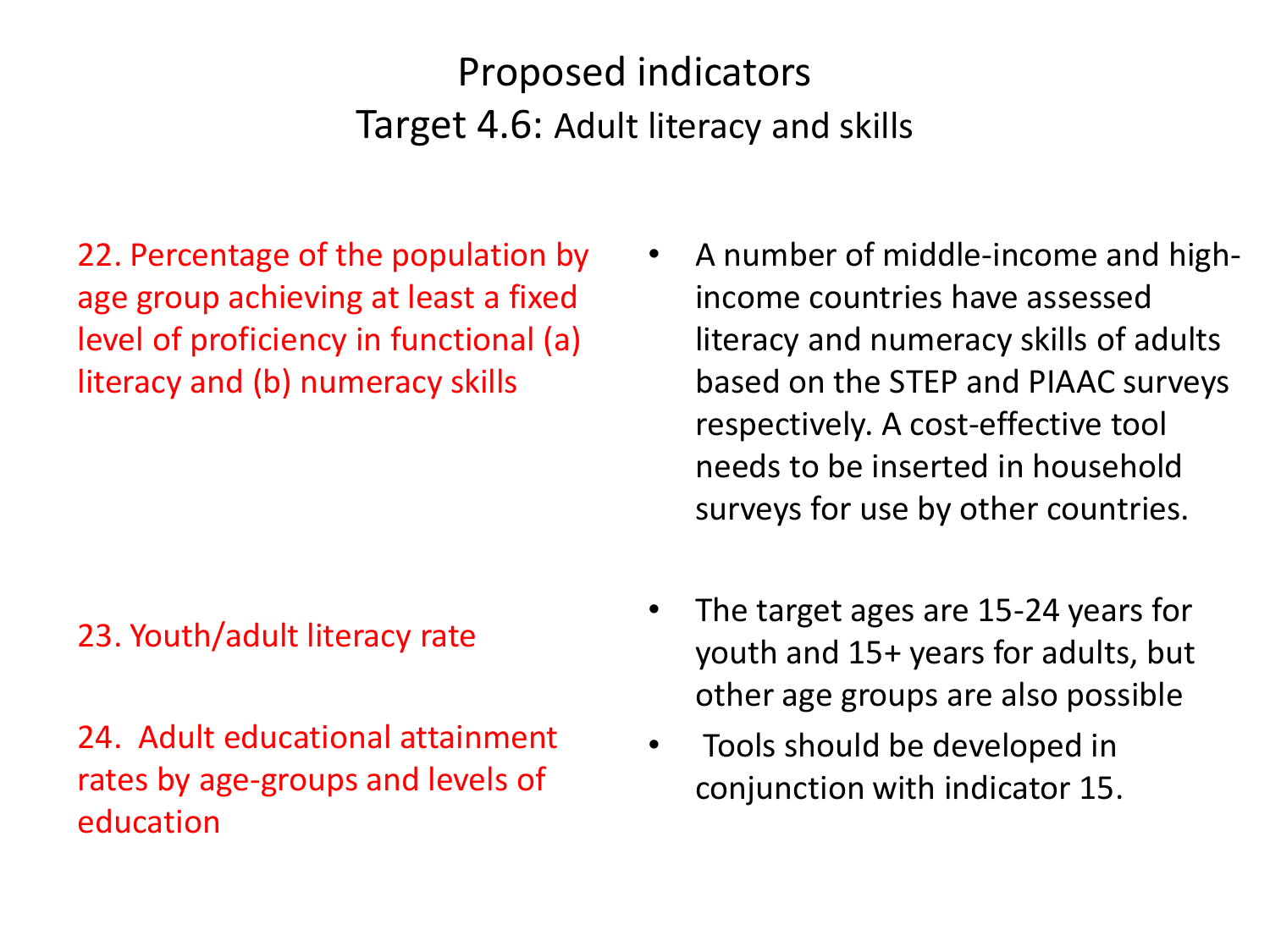### Proposed indicators

Target 4.7:Global citizenship/ Education for sustainable development

25. Extent to which (i) global citizenship education; and (ii) education for sustainable development are mainstreamed in (a) national education policies; (b) curricula; (c) teacher education; and (d) student assessment

26. Percentage of students by age group (or education level) showing adequate understanding of issues relating to global citizenship and sustainability

27. Percentage of 15-year-old students showing proficiency in knowledge of environmental science and geoscience

• A reporting process will be established to describe and assess country policies in these areas.

• There is not currently a cross-national survey that collects the necessary data

• As more data become available and as more relevant indicators are developed this indicator may be replaced.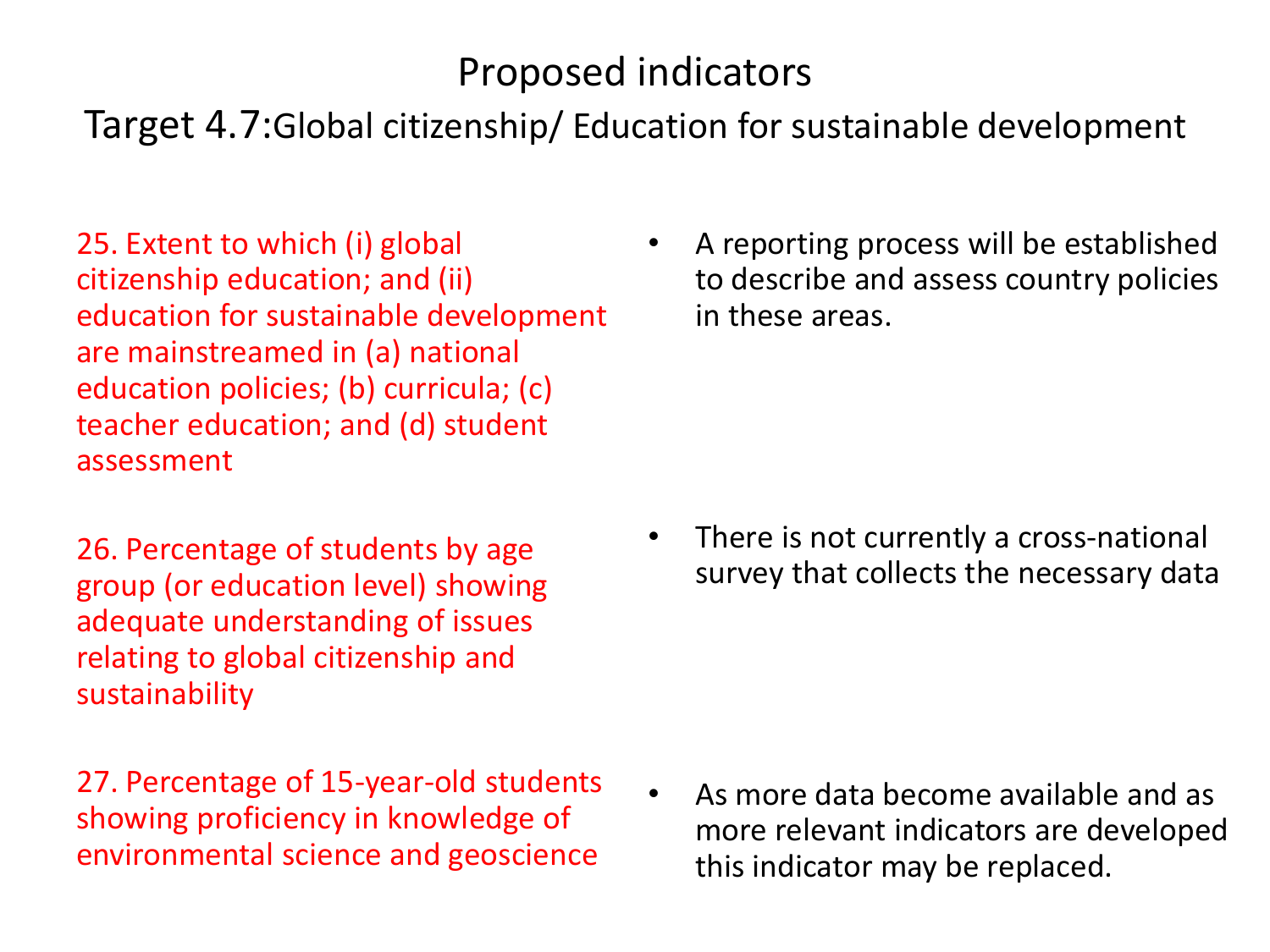### Proposed indicators

#### Target 4.7: Global citizenship/ Education for sustainable development

28. Percentage of schools that provide life skills-based HIV and sexuality education

• Preparatory work is required to develop a consensus on defining such approaches and developing frameworks for collecting data.

29. Extent to which the framework on the World Programme on Human Rights Education is implemented nationally (as per UNGA Resolution 59/113)

• Preparatory work is required to develop a consensus on how this framework can be monitored.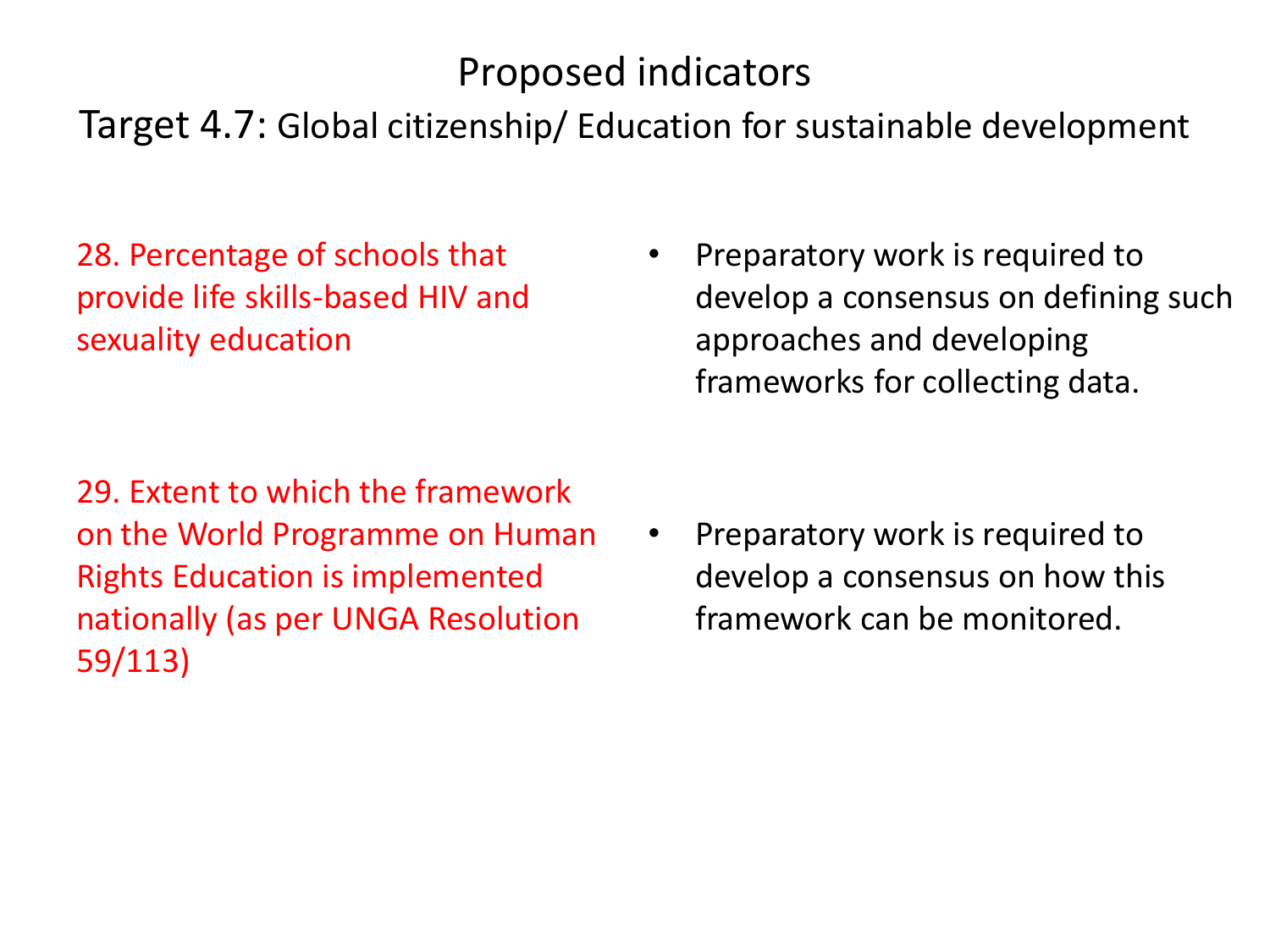### Proposed indicators Target 4.a: School facilities

30. Percentage of schools with access to (i) basic drinking water; (ii) basic sanitation facilities; and (iii) basic hand-washing facilities

31. Percentage of schools with access to (i) electricity; (ii) Internet access for pedagogical purposes; and (iii) computers for pedagogical purposes)

32. Percentage of schools with adapted infrastructure and materials for students with disabilities

The coverage of current data collection efforts will be extended to all countries including the implementation of the WASH indicator definitions.

• Preparatory work is required to develop an approach on assessing criteria for school conditions for people with disabilities across countries.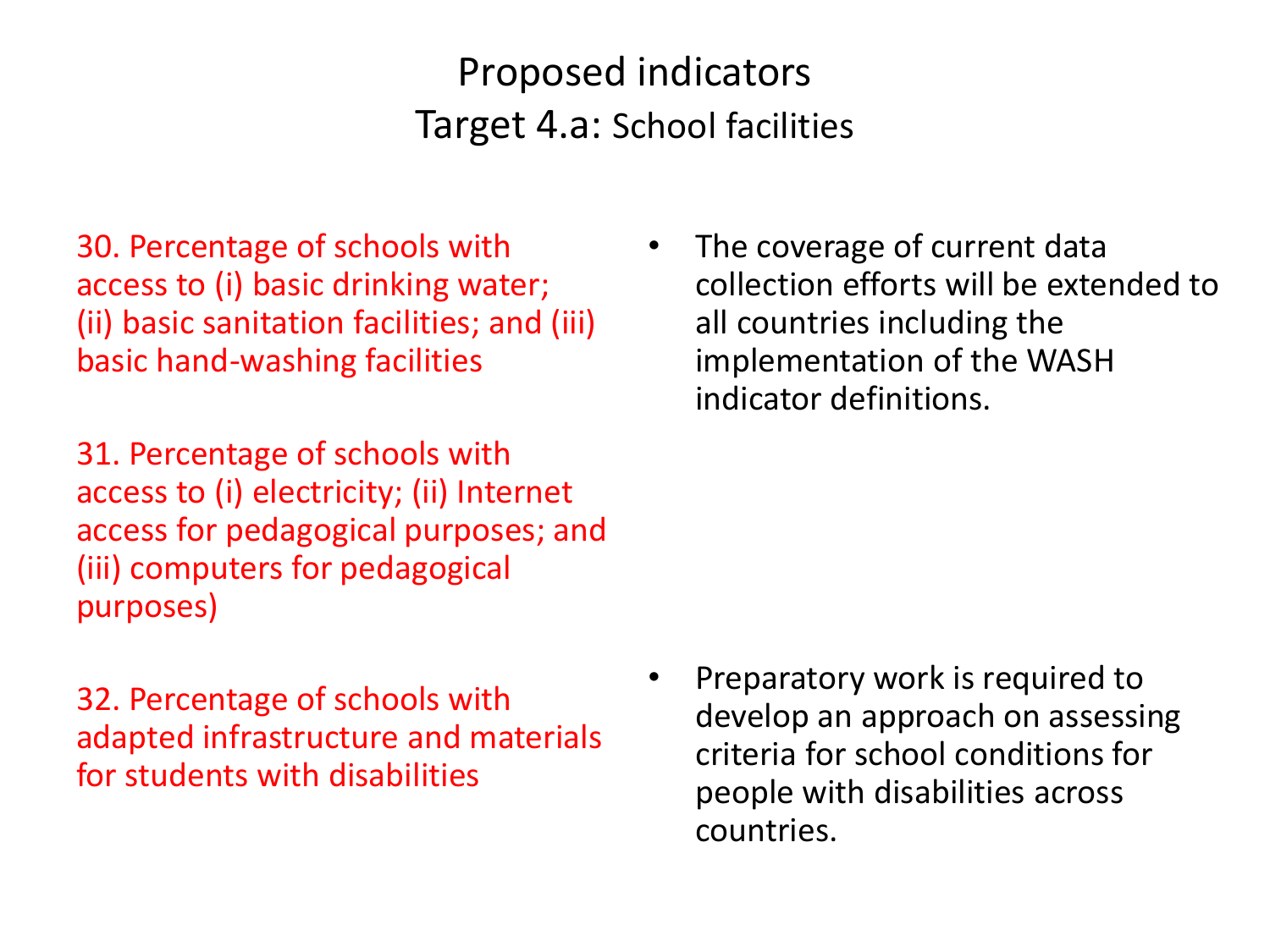Proposed indicators Target 4.a: School facilities

33. Percentage of students experiencing bullying, corporal punishment, harassment, violence, sexual discrimination and abuse

34. Number of attacks on students, personnel and institutions

- The indicator is available through the Global School-based Student Health Survey.
- An organized data collection will be established to measure this indicator based on examples from the Education under Attack report.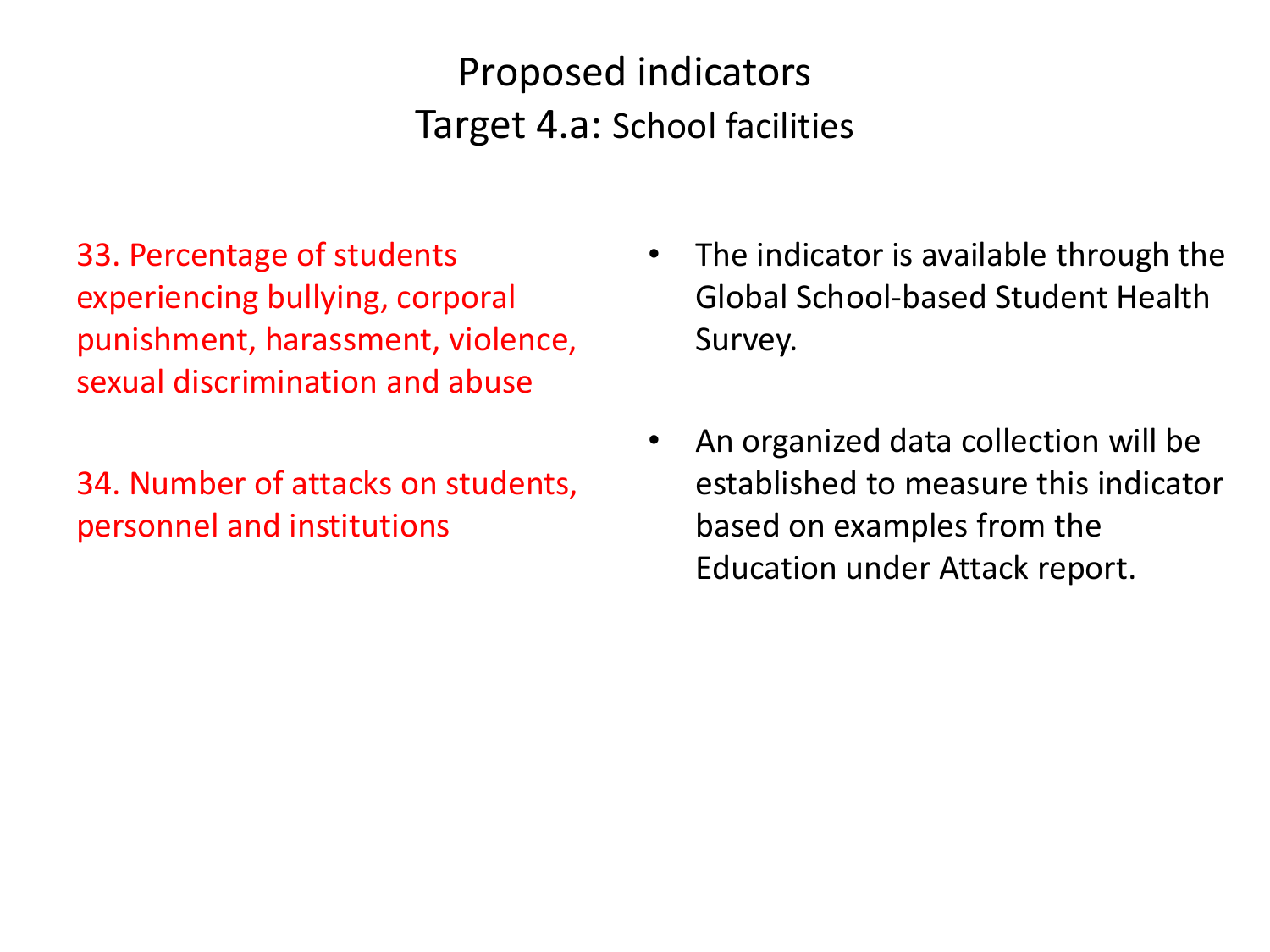Proposed indicators Target 4.b: Scholarships

35. Number of higher education scholarships awarded by beneficiary country

36. Volume of official development assistance (ODA) flows for scholarships by sector and type of study

- An organized data collection mechanism to measure this target will be established. The equitable distribution of scholarships will be measured where individual-level data are available.
- This indicator only measures some sources of scholarships.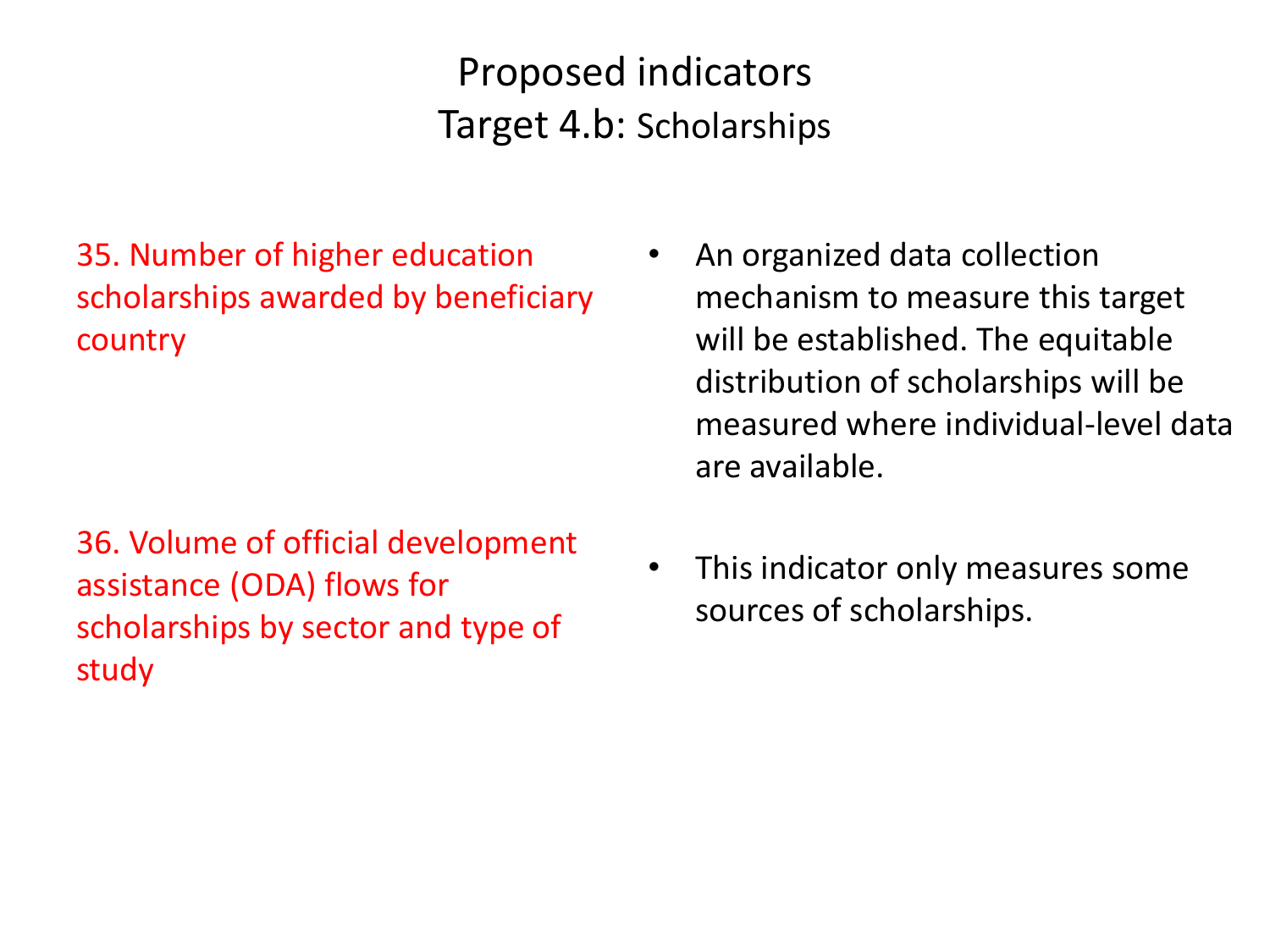### Proposed indicators Target 4.c: Teachers

37. Percentage of teachers qualified according to national standards by education level and type of institution

#### 38. Pupil/qualified teacher ratio by education level

39. Percentage of teachers in (i) preprimary; (ii) primary; (ii) lower secondary; and (iv) upper secondary who have received at least the minimum organized and recognized teacher pre-service and in-service training

40. Pupil/trained teacher ratio by education level

- Common standards will need to be agreed that can be applied to both public and private institutions. Qualified teachers have at least the minimum academic qualifications required by national standards for teaching a specific subject.
- Common standards will need to be agreed that can be applied to both public and private institutions. Trained teachers have received at least the minimum pedagogical training required by national standards to become a teacher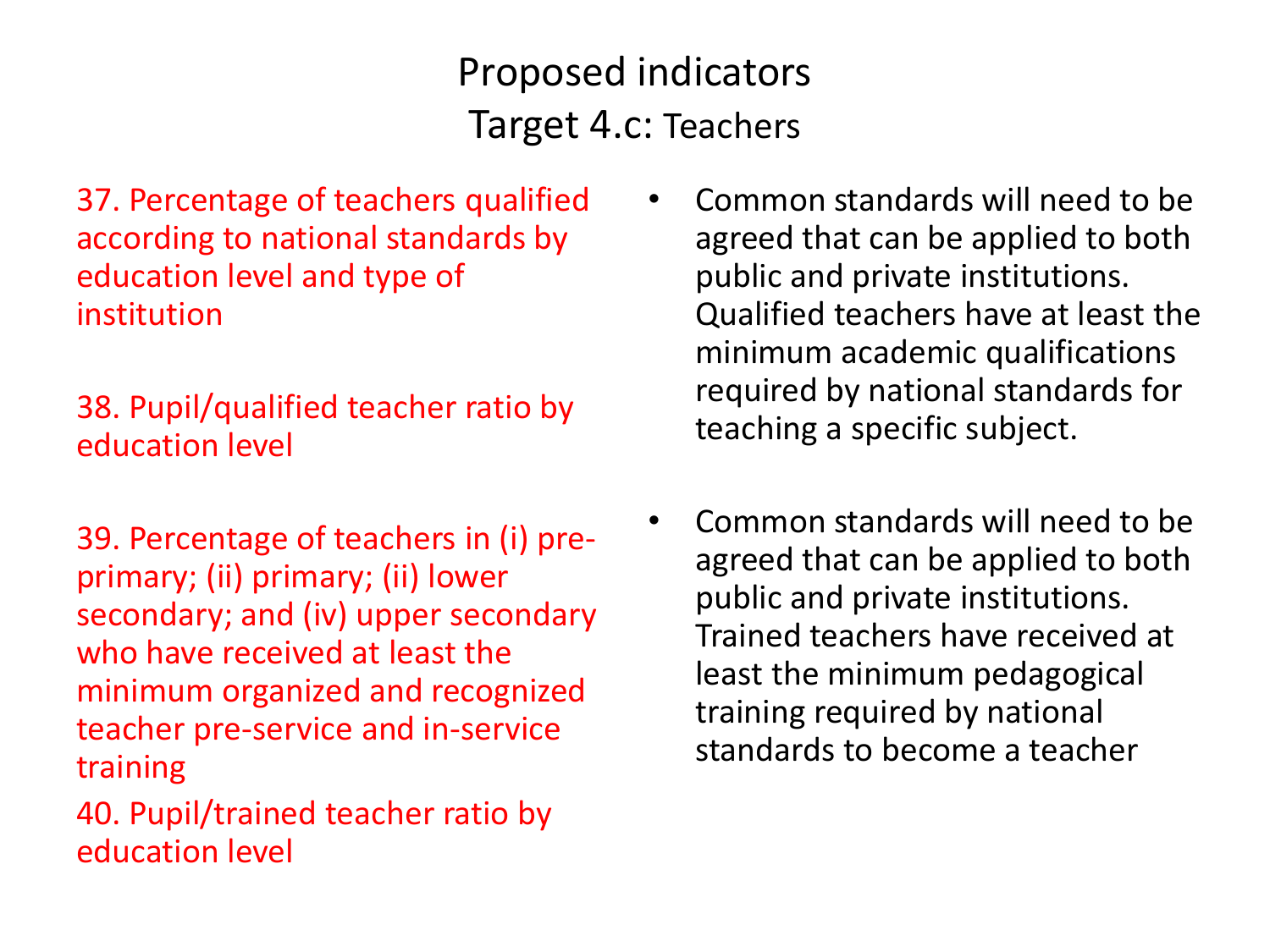Proposed indicators Target 4.c: Teachers

41. Average teacher salary relative to other professions requiring a comparable level of education qualification

42. Teacher attrition rate by education level

• A methodology will be developed based on labour force data.

• The coverage of current data collections will be extended to all countries.

43. Percentage of teachers who received in-service training in the last 12 months by type of training

• A tool to assess the incidence, duration and content of training will be developed.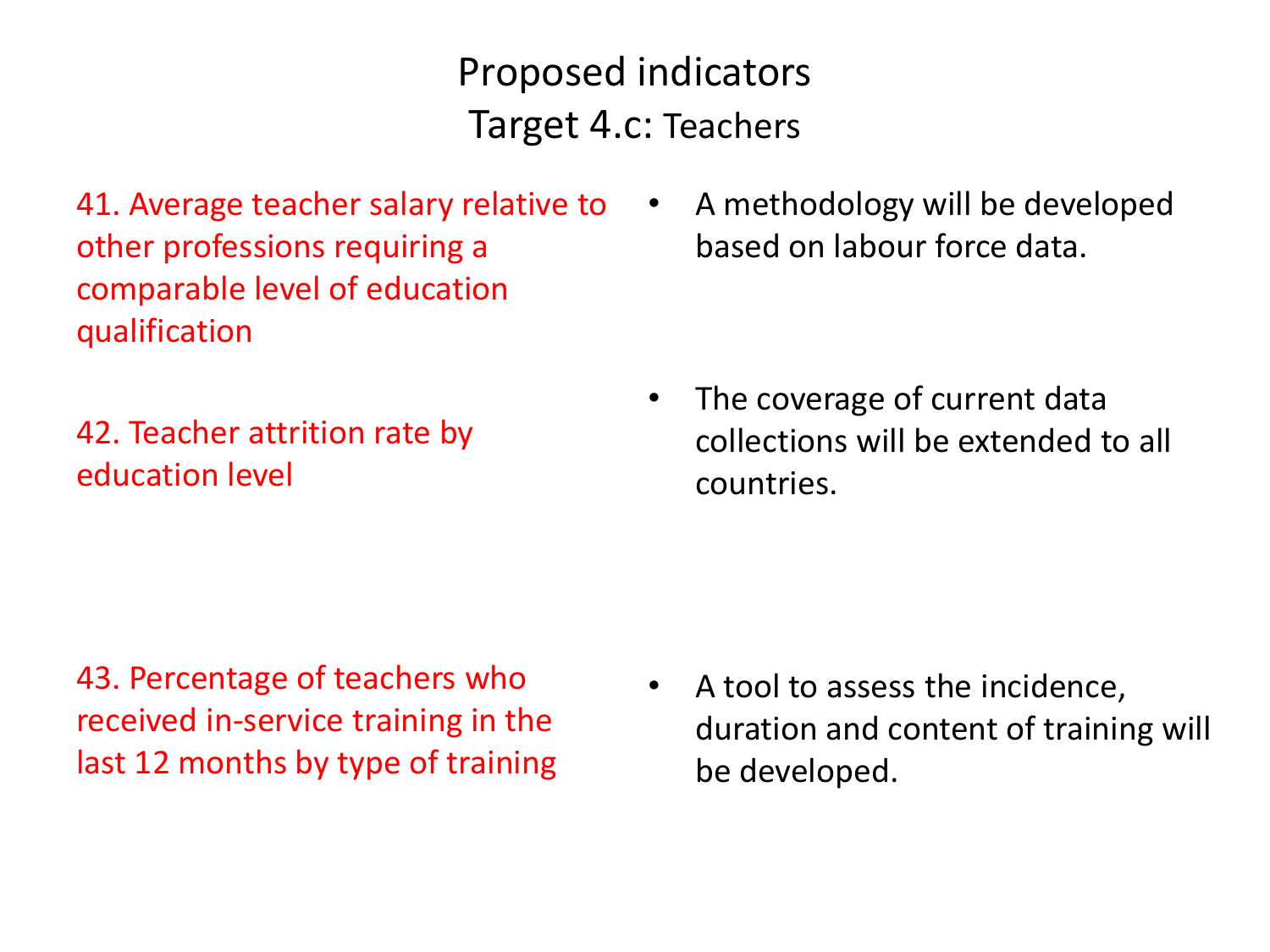## **The needs**

- Transforming data into knowledge:
	- National agencies need to provide data to users (policy makers, schools, media, parents).
	- Need to engage countries in the use of data in policy and practice
	- Training national offices in understanding new data needs and reporting
	- Emphasise the need to integrate systems **and to use them**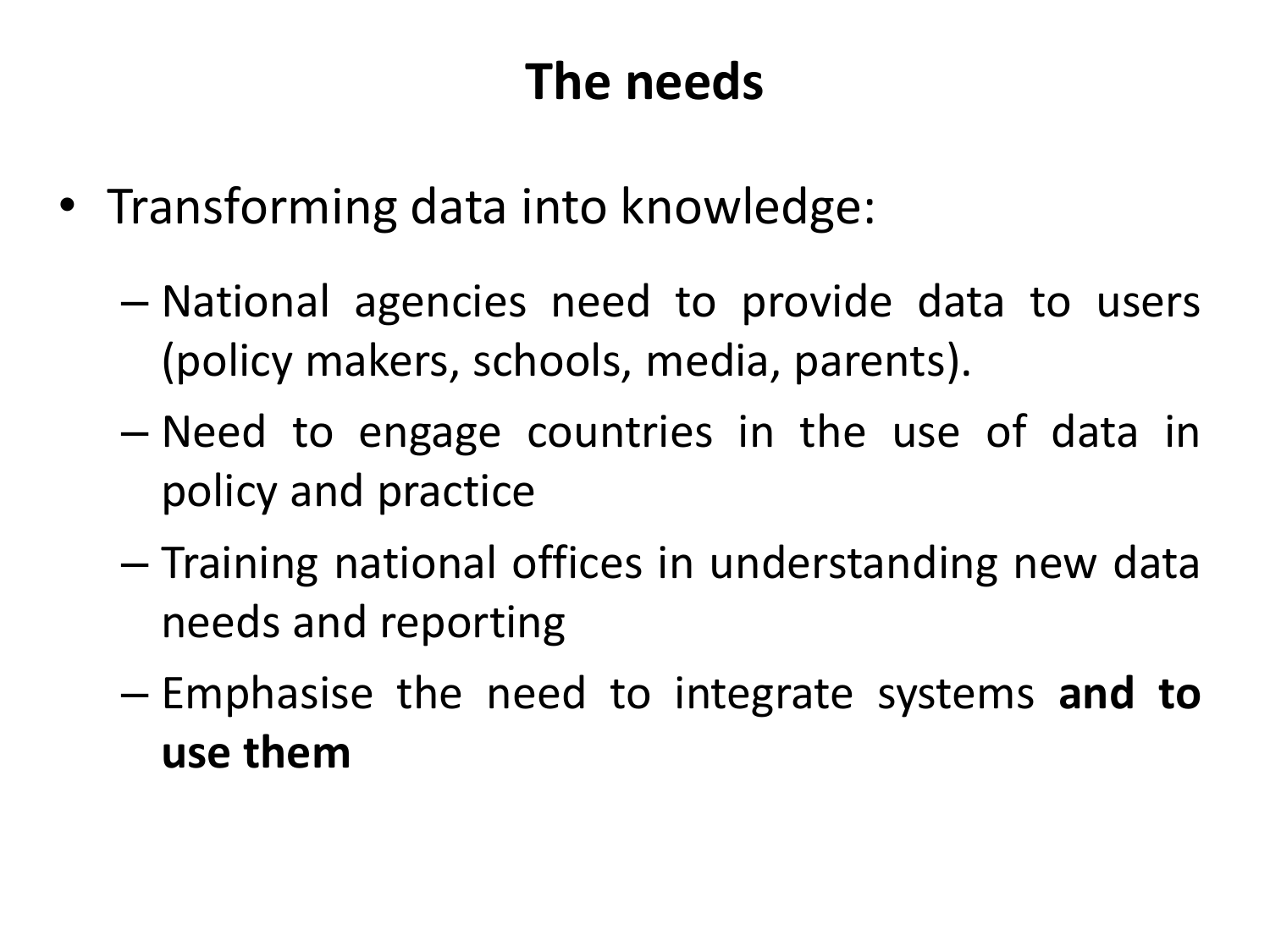## **The challenges**

- Need to develop new methodologies and new surveys to capture all the data needed
- Demand for 'real-time' data to inform policy decisions
- More diverse sources of data and of data users
- Strengthening capacities for data analysis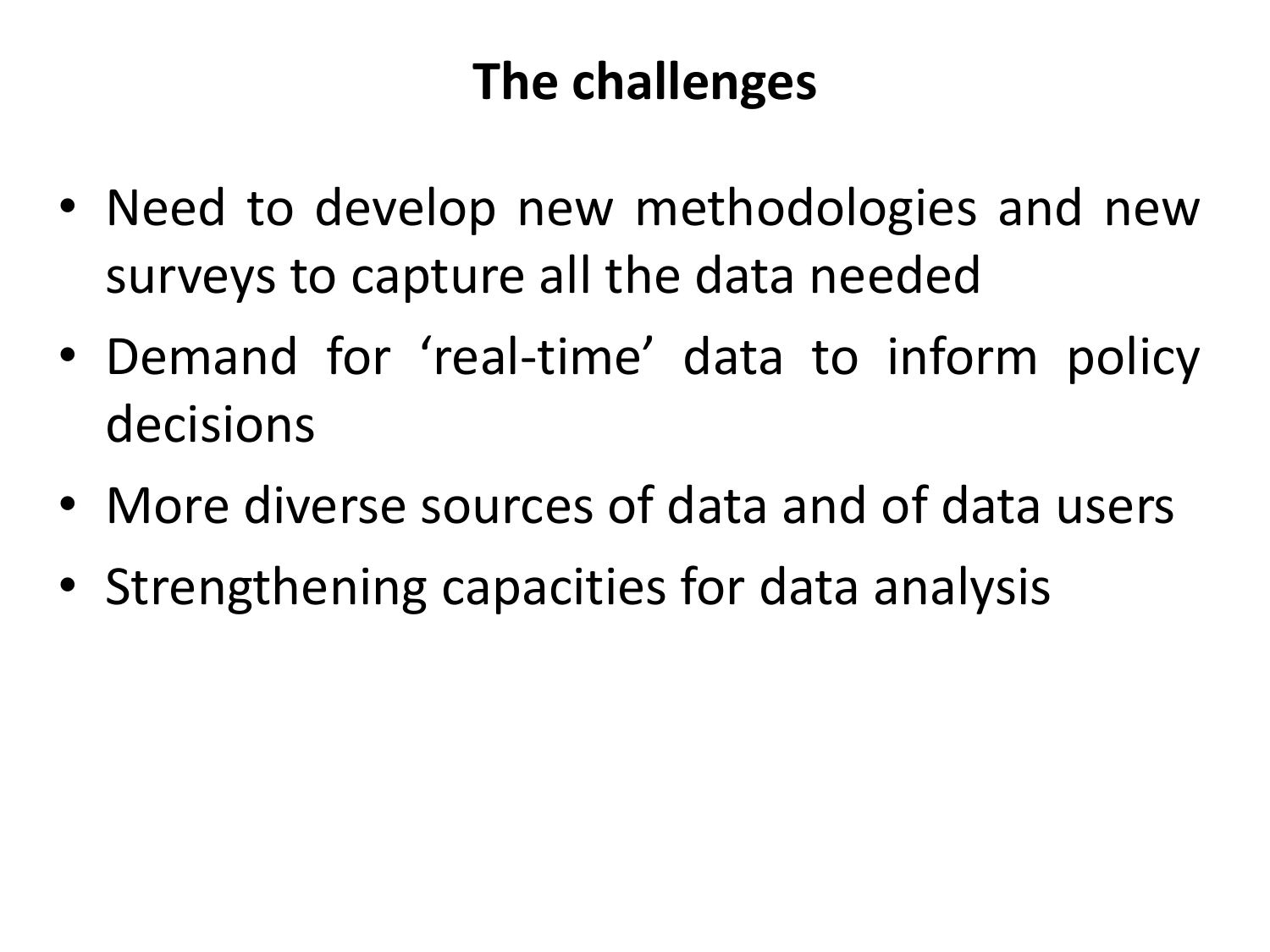## **Indicators by major statistical development need**

#### **Indicators by target where development is need**